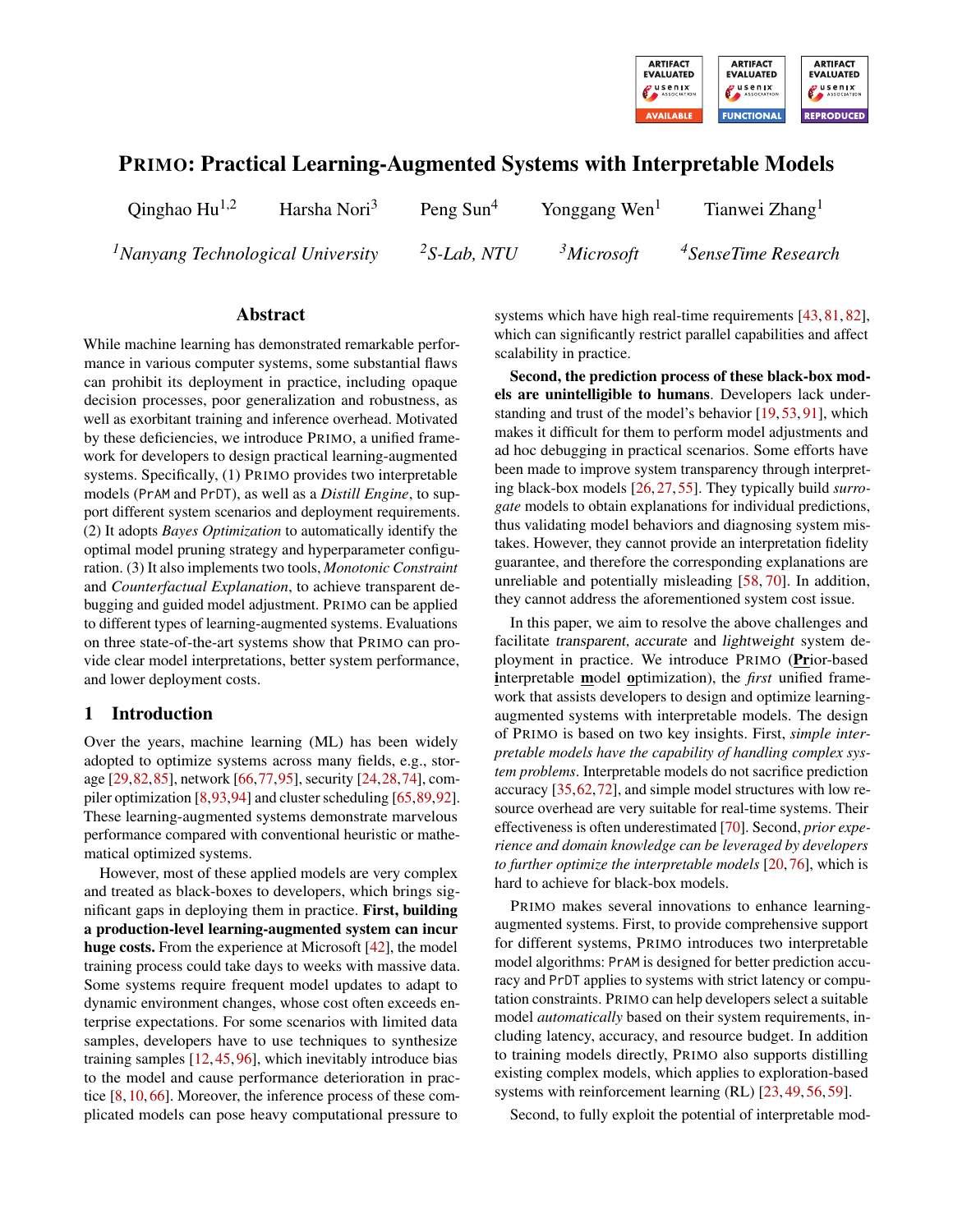els, we design several built-in mechanisms to optimize model performance leveraging *prior* information. (1) PRIMO implements *Bayes Optimization* to find the optimal model pruning strategy and hyperparameter configurations for higher prediction accuracy and lower computation overhead. It fully takes advantage of prior search information to minimize the search space and training cost. (2) PRIMO also facilitates model post-processing for developers with their domain knowledge. Specifically, it provides two tools for model adjustment through adding *Monotonic Constraints* and transparent debugging with *Counterfactual Explanations*.

Based on these innovations, PRIMO provides not only precise and comprehensive interpretations for developers to understand and adjust models, but also better prediction accuracy and smaller overhead. To extensively evaluate these benefits in real scenarios, we apply PRIMO to three state-of-the-art learning-augmented systems, including two *online* systems (LinnOS for flash storage [\[29\]](#page-13-0) and Pensieve for video steaming [\[51\]](#page-13-7)), and an *offline* system (Clara for SmartNIC offloading  $[66]$ ). For LinnOS, PRIMO provides a 2.8 $\times$  system performance improvement, and reduces model training time by over  $100\times$ , as well as inference latency by over  $20\times$ . For Clara, PRIMO beats a series of black-box models in prediction accuracy and saves over  $10\times$  training cost. For Pensieve, PRIMO achieves better generalization ability and a  $79\times$  inference latency reduction. We believe PRIMO can bring similar benefits to other learning-augmented systems as well.

To summarize, we make the following contributions:

- To the best of our knowledge, PRIMO is the first framework to provide inherent interpretability for learning-augmented systems development.
- We design built-in mechanisms and adjustment tools for developers to achieve transparent, accurate and lightweight system deployment in practice.
- For the first time, we demonstrate that simple interpretable models can outperform complex black-box techniques in various real systems.

### 2 Background and Motivation

#### <span id="page-1-1"></span>2.1 Learning-Augmented Systems

Learning-augmented systems apply machine learning techniques to optimize system performance [\[42\]](#page-13-2). They typically build various ML models to obtain preeminent system policies from historical execution data, such as Support Vector Machines (SVM) [\[65,](#page-14-2) [66\]](#page-14-0), Random Forest (RF) [\[5,](#page-12-9) [86\]](#page-15-11), Gradient Boosting Decision Tree (GBDT) [\[32,](#page-13-8) [92\]](#page-15-7). With the popularity of deep learning (DL) algorithms, they were also introduced to further enhance systems, e.g., Deep Neural Network (DNN) [\[29,](#page-13-0) [82\]](#page-15-0), Convolutional Neural Network (CNN) [\[43,](#page-13-4) [53\]](#page-14-3), Recurrent Neural Network (RNN) [\[66,](#page-14-0) [90\]](#page-15-12) and Reinforcement Learning (RL) [\[41,](#page-13-9) [51\]](#page-13-7). We classify them into the following categories.

Taxonomy. Learning-augmented systems typically follow similar design workflows to integrate ML models into system operations. Based on the optimization type, they can be classified into two categories. (1) Prediction-based systems utilize the *supervised learning* paradigm (e.g., classification, regression) to optimize system problems. (2) Exploration-based systems usually adopt *reinforcement learning* to learn optimal policies in an explore-exploit way. Since there are relatively fewer unsupervised learning-based systems in practice, we consider them as our future work  $(\S 8)$ .

Based on system requirements and application scenarios, learning-augmented systems can be divided into the following two types. (1) Online systems require the ML model to make prompt predictions for real-time data. Developers need to consider model inference latency and computation overhead, in addition to prediction accuracy. (2) Offline systems usually do not need to deploy ML models for real-time serving and have no latency or computation requirements. These systems are performance-critical and the objective of ML models is to improve prediction accuracy.

PRIMO is designed as a unified framework, providing respective optimization mechanisms for different types of learning-augmented systems.

#### <span id="page-1-0"></span>2.2 Challenges and Motivation

While plenty of work has demonstrated the potential of ML techniques in improving system performance, there exist several challenges in the development and deployment of learning-augmented systems in practice.

Model development. First, building a qualified ML model for the target system has the following two challenges:

- C1: high training and tuning cost. As stated by Microsoft AutoSys [\[42\]](#page-13-2), costs of ML model training often exceeds enterprise expectations. Real system environments are dynamically changing and stale models will cause performance deterioration. Therefore, frequent model fine-tuning or retraining is necessary, which could take days to weeks [\[42,](#page-13-2) [52\]](#page-14-12) in order to outperform heuristic algorithms. If there are not enough GPU resources, the update time will become even more intolerable for DL models.
- C2: susceptible to the quantity and quality of data. A large amount of high-quality training data are essential to produce satisfactory ML models. However, in some cases, insufficient data [\[8,](#page-12-1) [10,](#page-12-3) [66\]](#page-14-0) or excessive data collection cost [\[52,](#page-14-12)[88\]](#page-15-13) hinder developers from training qualified models. Possible solutions include data augmentation and synthesis [\[12,](#page-12-2) [45,](#page-13-3) [96\]](#page-15-8). Nevertheless, owing to the sophisticated distribution of real-world data, the generated data inevitably introduce bias and shift to the learning model [\[66\]](#page-14-0), which could compromise the system performance in practice.

Model deployment. Second, deploying ML models in practice has interpretability and inference overhead issues:

• C3: opaque decision making process. Developers mainly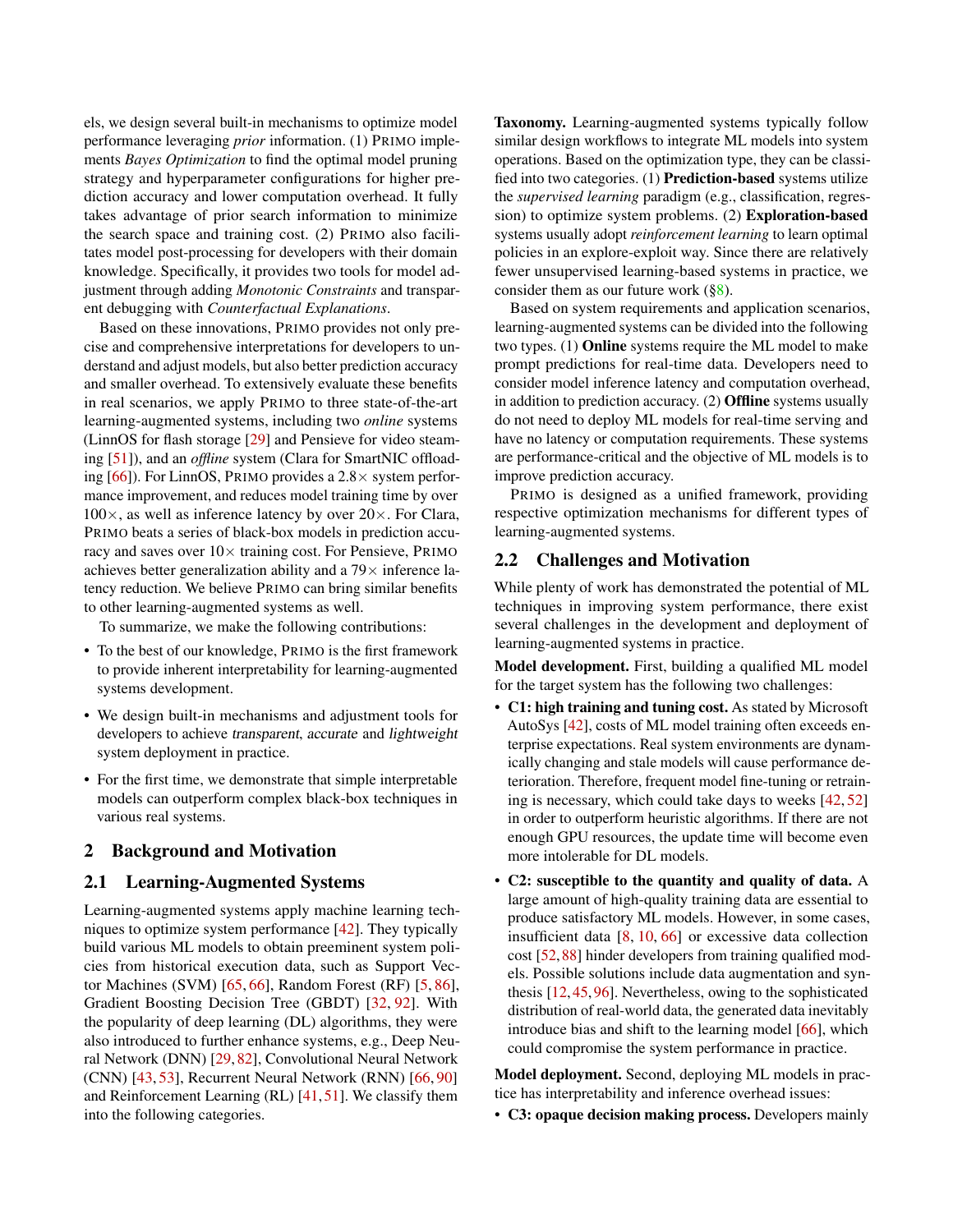<span id="page-2-0"></span>

| <b>Strategies</b>                                              | Interpretation<br>Fidelity | Local<br>Interpretation | Global<br>Interpretation | Transparent<br>Adiustment | Deployment<br>Cost | Accuracy | <b>Roustness</b> | Latency |
|----------------------------------------------------------------|----------------------------|-------------------------|--------------------------|---------------------------|--------------------|----------|------------------|---------|
| Black-box models (e.g., <i>DNN</i> , <i>RL</i> , <i>GBDT</i> ) |                            |                         |                          |                           | \$\$\$             |          |                  |         |
| Interpreting black-box models [26, 67]                         |                            |                         |                          |                           | \$\$\$             |          |                  |         |
| Building interpretable models (PRIMO)                          |                            |                         |                          |                           |                    | *ੱ       | 大公               | ★☆      |

Table 1: Comparisons of different strategies for learning-augmented systems (☆: Performance improvement).

focus on improving key system metrics (e.g., I/O latency [\[29\]](#page-13-0), user experience  $[51]$ ) when designing and evaluating ML models, while ignoring their *interpretability*. As a result, most of these learning models are *black-boxes* whose prediction processes are unintelligible to humans [\[26,](#page-12-5) [40,](#page-13-10) [70\]](#page-14-6). Due to such opacity, system operators cannot guarantee model predictions are risk-free and have insufficient confidence to deploy them.

- C4: difficulty in troubleshooting and adjustment. In order to achieve expected performance in production environments, system operators typically need to adjust the learning models according to the actual scenarios [\[19,](#page-12-4)[53,](#page-14-3)[55\]](#page-14-4), including input features alteration, model structure modification, data augmentation, etc. All these actions require the operators to have a profound understanding of the system and the corresponding ML technique [\[26,](#page-12-5) [42\]](#page-13-2), which is difficult when the model is complex. In addition, ad hoc debugging is another substantial challenge to learning-augmented systems for black-box models. Improper modifications may cause severe performance degradation.
- C5: exorbitant deployment overhead. The model deployment overhead is another key factor for system operators' consideration [\[53\]](#page-14-3). The latency and computation requirements of some systems [\[43,](#page-13-4) [81,](#page-15-9) [82\]](#page-15-0) are far more strict than conventional AI tasks. High inference overhead can cause side effects to production workloads and limit their parallelism capability [\[29\]](#page-13-0), which can further restrict deployment scalability.

### <span id="page-2-2"></span>2.3 Model Interpretation as a Solution

One possible solution to address the above challenges is model interpretation. There are two primary directions to apply model interpretation for learning-augmented systems.

#### <span id="page-2-1"></span>2.3.1 Interpreting Black-box Models.

The essential idea is to leverage existing interpretation methodologies to interpret the black-box models, making them more intelligible and transparent. A variety of interpretation tools (e.g., Lime  $[67]$ , Captum  $[39]$ , Shap  $[48]$ ) were designed to explain the mechanisms of DNN models for CV and NLP tasks. Similar studies were also performed for other domains. For instance, Lemna [\[26\]](#page-12-5) employs a mixture regression model [\[36\]](#page-13-13) to interpret RNN models in DL-based security applications. Metis [\[55\]](#page-14-4) proposes to interpret networking systems with the decision tree or hypergraph. However, we argue that the idea of interpreting black-box models is not sufficient

for learning-augmented systems for the following reasons.

(1) *No fidelity guarantee*. These tools typically interpret black-box models in a *post hoc* way, where another *local surrogate* model is created to explain the original model. They cannot have a fidelity guarantee with respect to the original model. Therefore, the corresponding explanations are often unreliable, and can be misleading [\[58,](#page-14-5) [70\]](#page-14-6). The fidelity of some widely applied interpretation methods (e.g., attentionbased explain [\[84\]](#page-15-14)) are still in dispute [\[34,](#page-13-14) [83\]](#page-15-15). Appendix [B.1](#page-16-0) presents an example of contradictory XGBoost explanations.

(2) *Limited interpretation*. Most existing tools (e.g., Lime, Lemna) focus on explaining individual predictions (local interpretation) instead of the entire model behavior (global interpretation). Thus, the interpretation results typically cannot yield enough information for system troubleshooting. Appendix [B.2](#page-16-1) shows their insufficiency for global understanding and model surrogate.

(3) *Requiring domain knowledge*. Different systems may employ different models and algorithms. There is no unified tool that can provide comprehensive support for interpreting arbitrary models. Consequently, domain knowledge and manual efforts are required to implement the tools and understand the explanation results. This poses a huge challenge for developers to design a learning-augmented system.

(4) *Incapability of handling other challenges.* Those tools only focus on model interpretation and understanding  $(C3 \&)$ C4), but ignore other challenges discussed in [§2.2.](#page-1-0)

#### 2.3.2 Building Interpretable Models

A more promising direction, which is adopted in PRIMO, is to train *interpretable models* directly for learning-augmented systems. Interpretable models refer to the models that are inherently intelligible, where their explanations provided by themselves are faithful to what the models actually compute [\[58,](#page-14-5) [70\]](#page-14-6). Common interpretable models include linear regression, logistic regression, decision tree, decision list, etc. They have great potential to enhance different types of learning-augmented systems.

According to our observation from recent state-of-the-art learning-augmented systems [\[1\]](#page-12-10), the scale of models in these systems tend to be relatively smaller than popular productionlevel AI models (although they are still too complex for humans to understand). For instance, the number of neurons in a RL-based system is typically less than 10K [\[19\]](#page-12-4). This is because most data samples in learning-augmented systems are well structured, with good representations in terms of naturally meaningful features. In such scenarios, a much sim-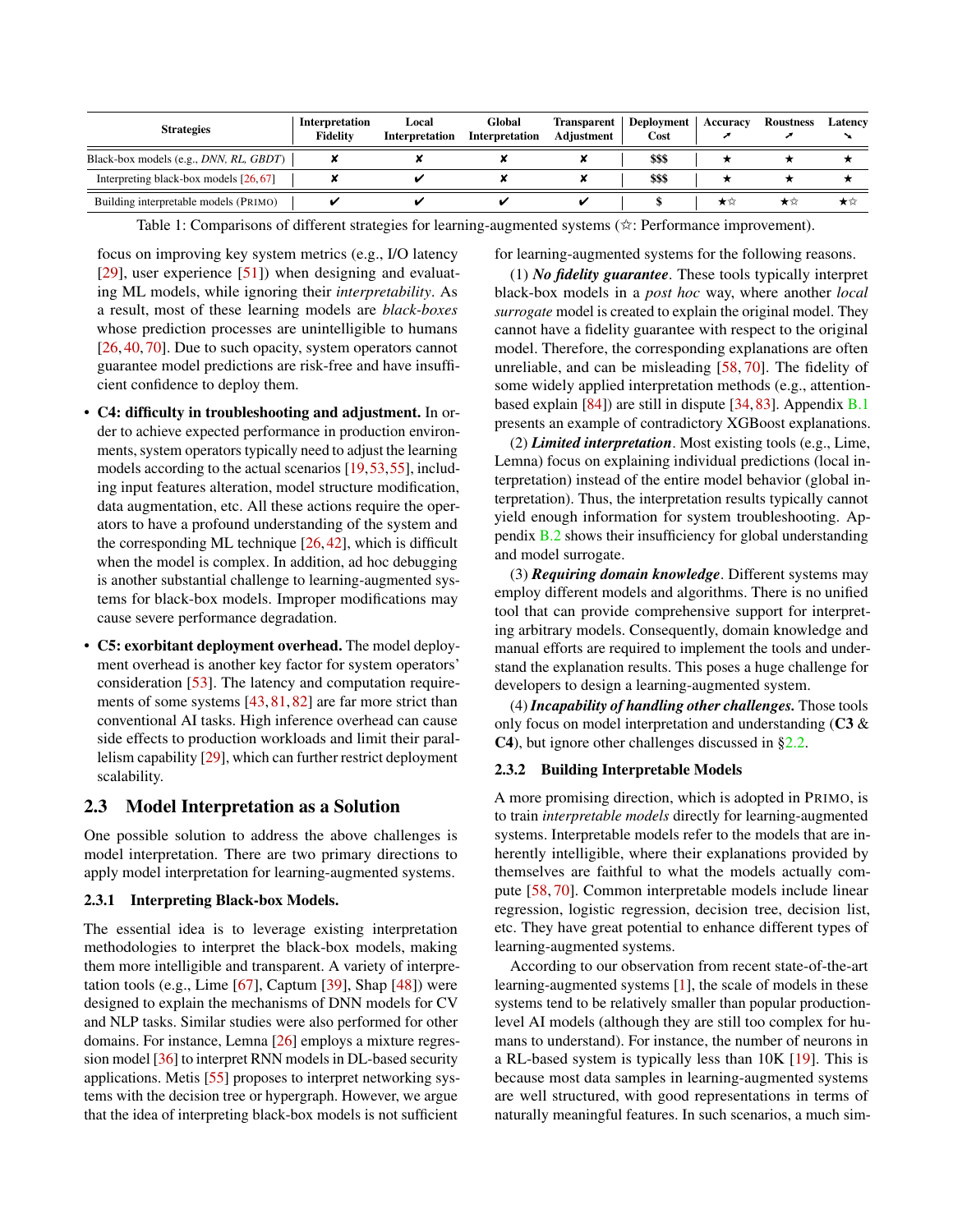<span id="page-3-0"></span>

Figure 1: The workflow of learning-augmented system development using PRIMO.

pler interpretable model can give comparable performance to complex black-box models [\[70\]](#page-14-6). Therefore, developers can employ interpretable models for their systems, which require less data, training and tuning cost  $(C1 \& C2)$ . The models give more information for system operators to understand (C3), troubleshoot and adjust (C4), and the inference speed is much faster than the original black-box model (C5).

Summary. The benefits of PRIMO compared with other methods are summarized in Table [1.](#page-2-0) It can provide not only highly precise and comprehensive interpretations for developers to understand and adjust models, but also higher accuracy and robustness, and smaller training and inference overhead. These greatly facilitate model deployment in practice.

### 3 PRIMO Design

We introduce PRIMO, a unified framework that assists developers to design practical learning-augmented systems. Particularly, (1) we employ transparent and deterministic interpretable models to circumvent the uncertainty issues of black-box model inference. (2) We integrate new tools for developers to leverage prior knowledge to optimize interpretable models automatically. (3) We design a built-in mechanism to search optimal hyperparameters in a fast and convenient way, without extra effort from the developers. Based on these designs, PRIMO can address all the challenges in [§2.2.](#page-1-0)

### 3.1 Framework Overview

PRIMO optimizes both the *training* and *post-processing* stages of building learning-augmented systems. Figure [1](#page-3-0) illustrates the development workflow with PRIMO. In the model training stage, PRIMO provides two interpretable model algorithms (PrAM and PrDT) designed for different system scenarios<sup>[1](#page-3-1)</sup>. PRIMO helps developers automatically select suitable algorithms based on their system requirements including latency, accuracy, and resource budget. It supports training the interpretable model directly, or converting an existing complex black-box model into a simple interpretable model through the *Distill Engine*. We also leverage *Bayes Optimization* to find the optimal model pruning strategy and hyperparameter configurations for higher prediction accuracy and lower

computation overhead. After the model is trained, PRIMO offers several optimization tools in the post-processing stage, e.g., prior-based model adjustment through adding *monotonic constraints*, transparent debugging with *counterfactual explanations*. Below we detail the mechanism of each component.

### 3.2 Interpretable Models

As introduced in  $\S2.1$ , different system scenarios have different requirements for the learning models. To this end, PRIMO employs two types of interpretable model algorithms: PrAM is designed for better prediction accuracy and PrDT applies to systems with strict latency constraint or computation sensitivity. PRIMO supports automatic model selection based on the demands specified by the developers.

#### 3.2.1 **PrAM**: Addictive Model based Method

Our first interpretable model, PrAM, is based on the Standard Generalized Additive Models (GAMs) [\[30\]](#page-13-15). GAMs consist of a series of *shape functions*  $f_i(\cdot)$  and an intercept  $\mu_0$  (Equation [1\)](#page-3-2). Since each shape function considers only one univariate term (the *i*th feature  $x^i$ ) and their combination is additive, GAMs are interpretable: we can clearly understand the contribution of each single feature to the final prediction.

Compared with linear interpretable models (e.g., logistic regression), GAMs can cope with more complex prediction tasks because shape functions are typically nonlinear and have better fitting capability. To further increase model performance, we adopt the state-of-the-art GAM algorithm:  $GA<sup>2</sup>M$  [\[47\]](#page-13-16), which additionally considers the interactions of two features and maintains the interpretability (more details are in Appendix  $A.1$ ). GA<sup>2</sup>M has the following form:

<span id="page-3-2"></span>
$$
g(E[y \mid \mathbf{x}]) = \underbrace{\mu_0 + \sum f_i(\mathbf{x}^i)}_{\text{GAM}} + \underbrace{\sum f_{ij}(\mathbf{x}^i, \mathbf{x}^j)}_{\text{Interactions}} \tag{1}
$$

where  $g(\cdot)$  is a link function that adapts  $GA^2M$  to different tasks, e.g., regression (identity), classification (logistic function);  $f_{ij}(\cdot)$  represents the interaction effect of features *i* and *j*, which can be visualized as a two-dimensional heatmap.

In our implementation, PrAM extends the open-source library EBM [\[63\]](#page-14-14) to obtain the optimal model with high compactness and accuracy. Compared to the complex DL models, PrAM can not only provide interpretability, but also takes less

<span id="page-3-1"></span> $1$ Other interpretable models can also be conveniently integrated into this framework, which will be considered in our future work.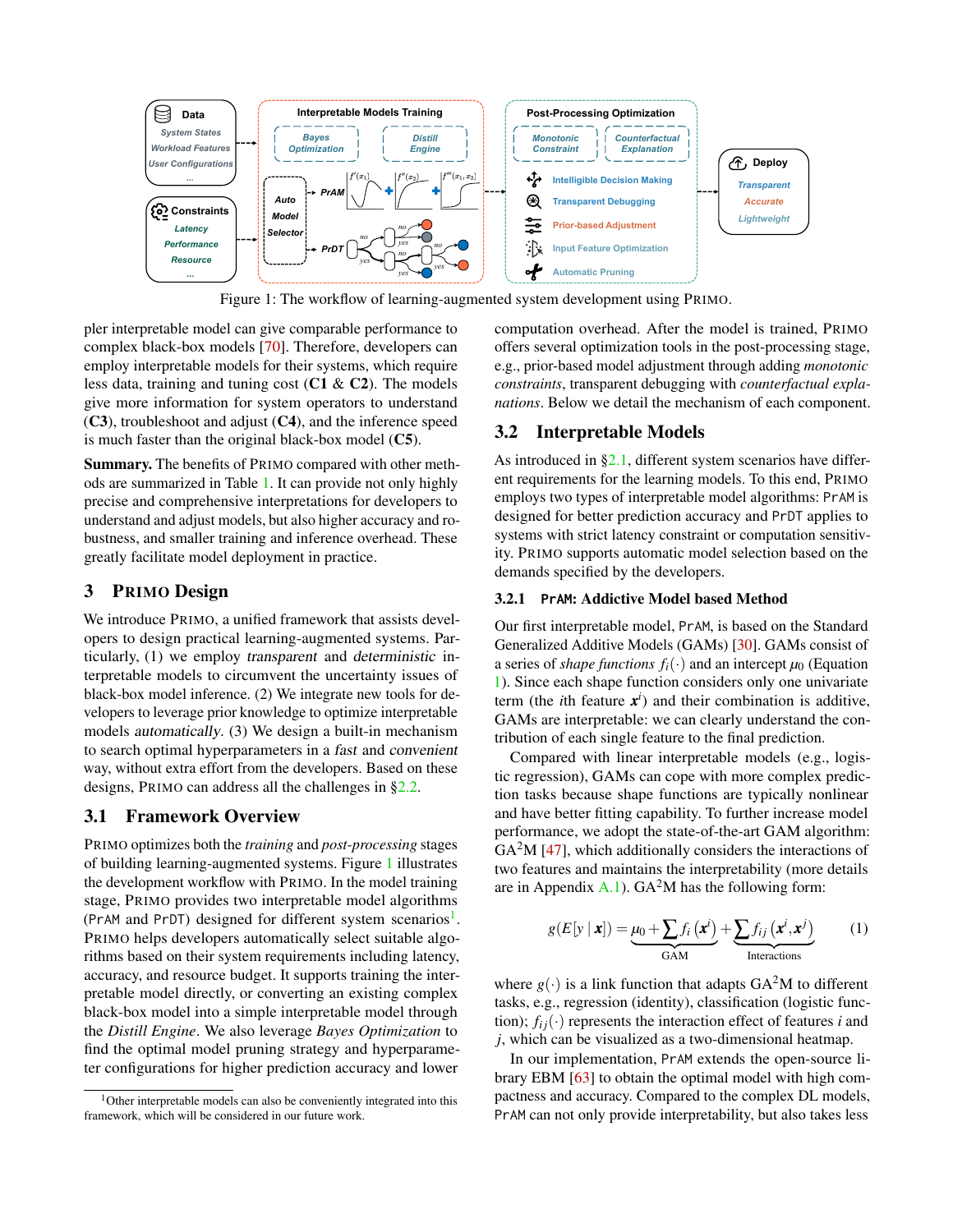training resources (without the need of GPUs) and training data samples, significantly reducing the training time and cost.

#### 3.2.2 **PrDT**: Decision Tree based Method

Our second interpretable model PrDT is constructed from Decision Trees (DTs). DTs are binary tree-structured models where each *branch node* tests a condition and each *leaf node* makes a prediction [\[71\]](#page-14-15). Because DTs are non-parametric and can be essentially expressed as an equivalent rule list, they are transparent and simple to interpret how a prediction is obtained. Besides, the decision-making processes of DTs can be visualized so developers can easily adjust the trees according to the system requirements. They present powerful prediction capability for both classification and regression tasks, even compared with complex black-box models.

In addition to the excellent interpretability and accuracy, DTs have extremely low computation overhead and inference latency. Consequently, they are applicable to many scenarios with strict latency and resource constraints [\[29,](#page-13-0) [61\]](#page-14-16). Besides, DTs also exhibit other benefits, including robust performance under dynamic system environments, requiring less training data and no data preprocessing overhead during inference.

It is necessary to optimize the complexity of a DT to avoid the overfitting issue, which can affect the model generalization, accuracy and computation overhead. Instead of adding constraints (e.g., maximum depth, minimum number of samples for a leaf node) during DT training, PrDT trains a full decision tree without any limitation to capture more information from the training dataset. We adopt *minimal cost-complexity pruning* [\[14\]](#page-12-11) to prune the full tree in the *post-processing* stage, which is elaborated in Appendix [A.2.](#page-16-3)

#### 3.3 Model Training

PRIMO supports two training modes. (1) *Direct*: the developer can train an interpretable model from scratch. This applies for most prediction-based systems. (2) *Distill*: the developer can generate an interpretable model from the original blackbox model through the *Distill Engine*. This is mainly for exploration-based systems. To obtain high-quality models, both modes support the integration of *Bayes Optimization* for efficient model structure and hyperparameter search.

#### <span id="page-4-2"></span>3.3.1 Bayes Optimization

There exists a trade-off between the model complexity and accuracy for both interpretable models. In order to find accurate and succinct models, PRIMO leverages Bayes Optimization (BO) [\[76\]](#page-14-9), an iterative algorithm to automatically search for the optimal model configurations.

Objective function. For both PrAM and PrDT, we build a universal model scoring function *S*(θ) to quantify the model performance and complexity as the search objective:

$$
S(\theta) = P(\theta) + \lambda \cdot C(\theta)^{\gamma}
$$
 (2)

where  $P(\theta)$  represents the model performance (e.g., classifi-

<span id="page-4-1"></span>

Figure 2: Illustration for the counterfactual explanation.

 $\lambda$  is a knob that controls the model complexity according to users' preference;  $C(\theta)$  is a metric for model complexity. For  $PrDT, C(\theta^{PrDT}) = N_{leaves} \times N_{depth}$ , where we consider both the number of tree leaves and tree depth since unbalanced-deeper trees typically cost longer condition inference time. For PrAM,  $C(\theta^{\text{PrAM}}) = N_{interactions} \times N_{maxbins}$ , where both the number of feature interaction terms and maximum number of bins in the feature histogram are included. Besides, the normalization factor γ regulates the effect of the model complexity.

Extrained by the the based of the trained by the cation of the cation accuracy in the trained by the cation accuracy in the trained by the cation accuracy in the trained by the cation accuracy in the trained by the cation Prior-based hyperparameter search. Specifically, PRIMO employs Gaussian Process (GP) as the probabilistic surrogate model of the objective function  $S(\theta)$  in Equation [2.](#page-4-0) The prediction of GP follows a normal distribution:  $p(S | \theta, \Theta)$  =  $\mathcal{N}(S | \hat{\mu}, \hat{\sigma}^2)$ , where  $\Theta$  indicates the hyperparameter search space. To determine which point should be evaluated next, PRIMO adopts expected improvement (EI) as the acquisition function to trade-off exploration and exploitation [\[20\]](#page-12-7). In each iteration, PRIMO generates a set of hyperparameters and evaluates them on the interpretable model to obtain new results which are used to update the surrogate model. Compared with Grid Search (GS) and Random Search (RS) [\[13\]](#page-12-12), BO is more efficient since it fully utilizes the prior information to minimize the search space. For instance, as shown in Figure [17](#page-16-4) in Appendix [A.2,](#page-16-3) BO can rapidly reduce the search space to a smaller size  $(10^{-5} \sim 10^{-2})$  for a better focus.

### 3.3.2 Distill Engine

In some scenarios, the learning models require special optimization. For instance, LinnOS [\[29\]](#page-13-0) leverages *biased training* to reduce the false submit rate while causing the higher false revoke rate. PRIMO introduces the *Distill Engine*, which can build an interpretable surrogate model to approximate the behavior of the original black-box learning model using knowledge distillation [\[7,](#page-12-13) [31\]](#page-13-17).

<span id="page-4-0"></span>Another application of the *Distill Engine* is RL policy extraction. Both PrAM and PrDT work well for prediction-based systems using supervised learning, but are less supportive for exploration-based systems due to their incompatibility with RL. A series of works [\[11,](#page-12-14) [69,](#page-14-17) [75\]](#page-14-18) have demonstrated the feasibility of converting NN-based learning policies to an interpretable models. PRIMO adopts Viper [\[11\]](#page-12-14) to perform RL policy extraction. Specifically, we collect the trajectories of  $\{s_i, a_i\}$  pairs (i.e., system states  $s_i$  and actions  $a_i$  of learned policy  $\pi(\mathbf{s}_i, a_i)$ ) generated by the original RL model and perform supervised learning to build the interpretable models.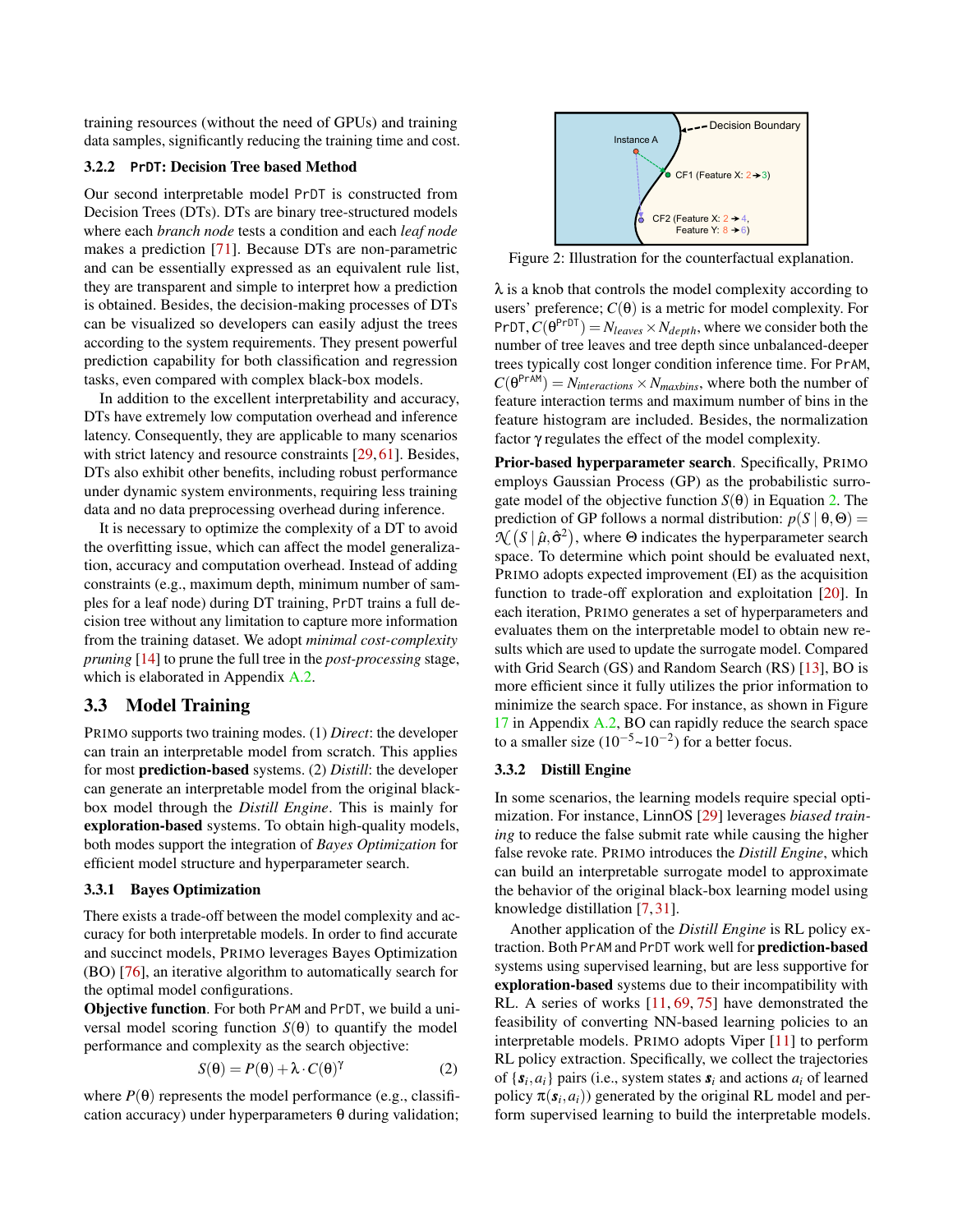<span id="page-5-0"></span>

|               | <b>System Scenario</b> | <b>ML</b> Algorithm          | Type    | Primo          |
|---------------|------------------------|------------------------------|---------|----------------|
| LinnOS [29]   | Flash Storage I/O      | DNN                          | Online  | PrDT (Direct)  |
| Clara $[66]$  | SmartNIC Offloading    | Mixture (LSTM,<br>GBDT, SVM) | Offline | PrAM (Direct)  |
| Pensieve [51] | Video Streaming        | RL                           | Online  | PrDT (Distill) |

Table 2: Summary of case studies for PRIMO evaluation.

To obtain a robust policy, we augment the poor-performing pairs and train the model iteratively until it is converged.

### 3.4 Post-Processing Optimization

After the interpretable model is built, developers can use their prior knowledge to further optimize the model and enhance the system performance. PRIMO designs two tools to assist developers in model post-processing. Note that these operations are *optional* since generally the trained interpretable models already achieve satisfactory performance.

#### <span id="page-5-2"></span>3.4.1 Monotonic Constraint

In many learning-augmented systems, the input features exhibit a monotonic relationship with the output values (e.g., higher video bitrate selection with better bandwidth). But the corresponding model often presents a non-monotonic pattern due to the sub-optimal construction strategy or noisy training data (e.g., outlier data points, biased synthetic data). This can lead to unstable performance and intelligibility degradation in practice. To this end, PRIMO leverages a method from DP-EBM [\[62\]](#page-14-7), which adds monotonic constraints to boosted trees via post-processing. Specifically, we model this task as an isotonic regression problem [\[15\]](#page-12-15) with respect to a complete order. The objective is to minimize  $\sum_i w_i (y_i - \hat{y}_i)^2$  subject to  $\hat{y}_i \leq \hat{y}_j$  and weights  $w_i$  are strictly positive. We adopt the Pool Adjacent Violators (PAV) [\[6\]](#page-12-16) algorithm to obtain an optimal solution maintaining monotonicity, and use it to replace the original shape function of PrAM. Our tool only needs developers to provide the feature name or index and the subsequent model adjustment process is transparent and automatic.

#### 3.4.2 Counterfactual Explanation

To make modifications to the models, developers need to answer some challenging questions, e.g., which feature related shape function should be adjusted? how to determine the modification degree? To help them make reasonable decisions, we design the Counterfactual Explanation tool in PRIMO to generate additional insights for model adjustment. As illustrated in Figure [2,](#page-4-1) this tool aims to find smaller change (green arrow) to the feature values that can alter the prediction to a predefined output within the dataset. It typically uses the *k*-nearest neighbors (kNN) algorithm to find *k* training instances with the minimum  $L_2$  distances [\[80\]](#page-15-16). To address the inefficiency of the brute-force kNN approach, we propose to use Ball Tree [\[22\]](#page-12-17) to partition data in a series of nesting hyperspheres, thus the distance between a prediction point and the centroid is sufficient to determine a lower and upper bound on the distance to all points within the hyper-sphere node. This

<span id="page-5-1"></span>

Figure 3: (Left) Learned PrDT model for an SSD. The thicker arrow line denotes the higher frequency. (Right) PRIMO optimizes the input features of LinnOS. Each feature represents a *digit* in LinnOS while a complete *number* in PRIMO.

approach considerably reduces the query time when dealing with large-scale and high-dimensional datasets. And developers could perform guided model adjustment easily.

PRIMO *Experiments.* In the following three sections, we will present three case studies to demonstrate how PRIMO can optimize state-of-the-art learning-augmented systems. Table [2](#page-5-0) describes these three scenarios. The key observation for each case is summarized in Appendix [C.](#page-16-5) We believe PRIMO can be applied to other learning-augmented systems as well.

## <span id="page-5-3"></span>4 Case Study 1: LinnOS

As the first case, we consider LinnOS [\[29\]](#page-13-0), a learning-based operating system that accelerates storage applications. LinnOS adopts a 3-layer neural network (31-256-2, in total of 8706 parameters) for *each* SSD to precisely predict its performance. To achieve this, it collects the traces of real workloads running on the SSD and obtains fine-grained information (per I/O), including recent queue lengths and latency. Instead of predicting the concrete latency values, LinnOS simplifies it as a binary (fast / slow) classification task through setting an inflection point (*IP*). More details about LinnOS and our implementation can be found in Appendix [D.1.](#page-17-0)

PRIMO automatically selects the PrDT model for LinnOS, since it has comparable accuracy and lower inference latency than PrAM. For comprehensive evaluation, we consider two models with different optimization objectives: *efficiency*oriented (PRIMO-E) and *performance*-oriented (PRIMO-P). We compare PRIMO with two baselines. (1) Base: the vanilla Linux I/O mechanism. (2) LinnOS: we set the inflection point of LinnOS as a constant percentile (at p85 latency) and apply the biased loss to the model training (all keep the same).

## 4.1 System Interpretation

The primary goal of PRIMO is to provide interpretation for the target system. Figure [3](#page-5-1) (left) presents the learned decision tree (PRIMO-E) for one SSD. The explanation of each notation can be found on the right side. From this tree, we can clearly understand how PRIMO makes decisions for each prediction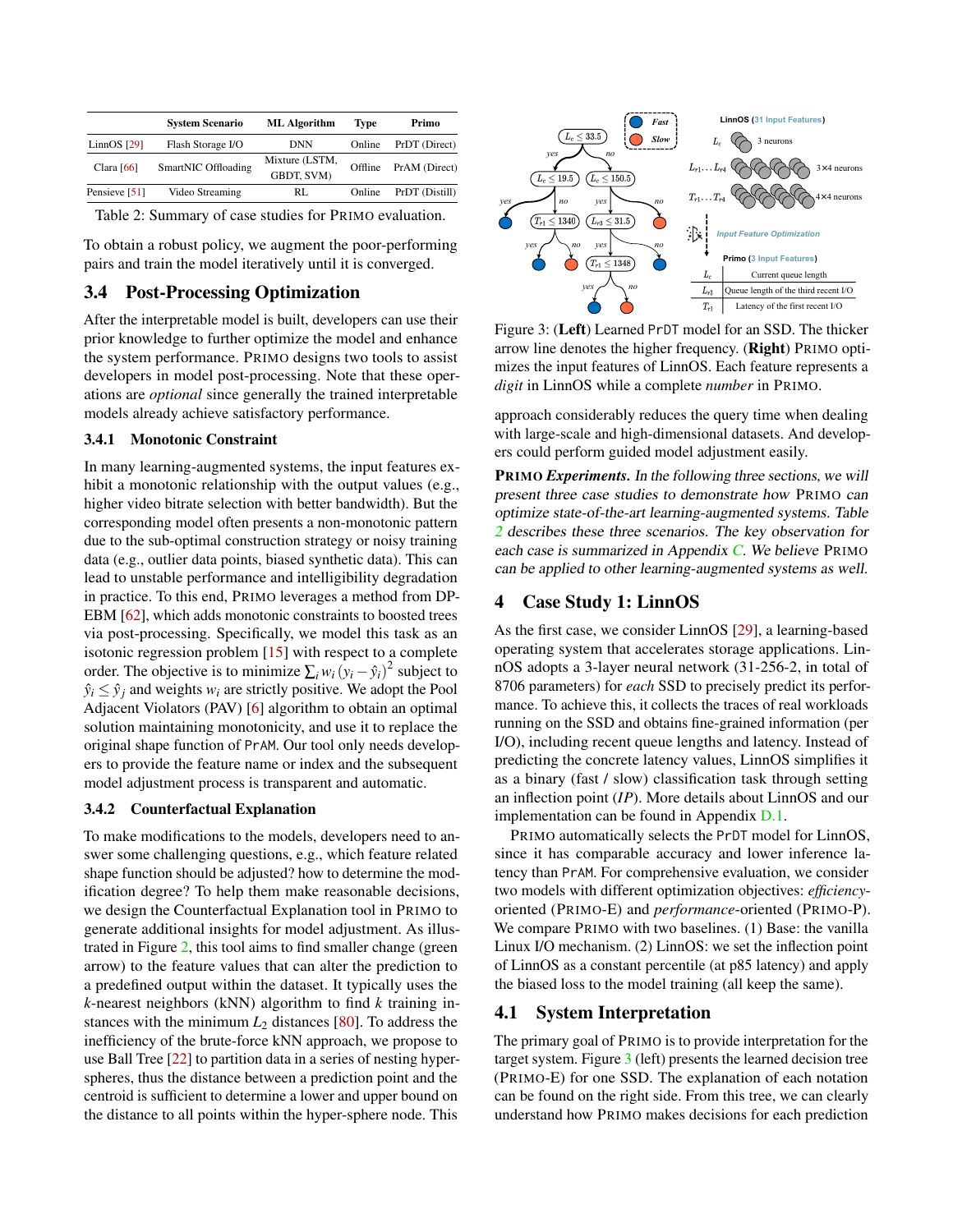<span id="page-6-0"></span>

Figure 4: Overall performance comparisons. (a) CDF of I/O latency. (b) Average I/O latency.

<span id="page-6-1"></span>

Figure 5: Tail percentiles of I/O latency.

(*Local interpretation*). We can also obtain intuitive cognition of the overall model behavior (*Global interpretation*) through observing the thickness of each decision path (arrow lines).

Specifically, the top-2 layers of the DT show PRIMO first classifies I/O requests from the *current queue length* (*Lc*), indicating this feature can significantly affect the prediction results. Developers can perform adjustments to *L<sup>c</sup>* thresholds to optimize system behavior. Because the 4-layer DT only contains 7 leaves (terminal nodes), each prediction needs to take at most 4 condition tests at the branch nodes and the majority of test instances only need to execute 2 condition tests. This inference overhead is much smaller than the original DNN model with 8706 parameters in LinnOS. Moreover, as shown in Figure [3](#page-5-1) (right), PRIMO only takes 3 input features without any preprocessing, which further reduces the model complexity and deployment overhead. On the contrary, LinnOS needs to perform input data preprocessing for all 9 metrics to form a 31-dimensional input feature (e.g.,  $L_c = 15$ needs to be converted into a {0, 1, 5} vector). This operation is necessary for *every* I/O read operation, remarkably exacerbating the inference overhead.

## 4.2 Performance Analysis

We evaluate the performance of PRIMO in the LinnOS flash storage I/O scenario from the following two perspectives:

Overall performance. Figure [4](#page-6-0) shows the Cumulative Distribution Function (CDF) and average I/O latency (with the standard deviation) of each method over three independent experiments. It is obvious that both PRIMO-E and PRIMO-P significantly outperform LinnOS. Compared with the base I/O mechanism, LinnOS reduces 26.2% I/O latency on average, while PRIMO decreases the I/O latency by 70.0~73.6%. It indicates PRIMO can achieve an additional 2.5~2.8× (PRIMO-E

<span id="page-6-2"></span>

Figure 6: Model inference latency. Empty circles represent the minimum inference latency when the system is idle. Solid circles represent the inference latency of the median I/O operation when the system is busy. The vertical line indicates the basic SSD access latency (reading 4KB data in the idle state).

<span id="page-6-3"></span>

Figure 7: (a) Quantization impact. (b) Robustness test.

#### / PRIMO-P) improvement over LinnOS.

Tail performance. The tail behavior is critical to system performance. Figure [5](#page-6-1) presents the average I/O latency and the range at tail percentiles (from p90 to p99.99). We find LinnOS fails to reduce tail latency on the tail, and the curve almost overlaps with the Base case. On the contrary, PRIMO-P achieves  $7.9 \times$ ,  $4.3 \times$  and  $2.3 \times$  performance improvement over the vanilla I/O mechanism at p99, p99.9 and p99.99 respectively. Additionally, PRIMO-P also performs much better at p90 (2.2 $\times$ ) and p95 (7.5 $\times$ ) compared to LinnOS.

#### 4.3 Effectiveness Analysis

We perform the effectiveness analysis from the following perspectives to investigate why PRIMO can outperform LinnOS.

Inference overhead. In Figure [6,](#page-6-2) we measure the extra inference latency of PRIMO and LinnOS. (1) When the system is idle, we measure the minimum inference latency. We observe that LinnOS takes 8*µs*, while the overhead of PRIMO-E is almost negligible  $(\leq 1\mu s)$ , making the deployment more lightweight. (2) When the system is busy with heavy I/O operations, LinnOS requires a median inference latency of 33*µs* due to the high frequency of preprocessing and inference. This is even higher than the basic SSD access latency (25*µs*). In contrast, PRIMO remains relatively lower inference latency with smaller overhead.

Quantization. Since floating points are not well supported in the Linux kernel, the model weights of LinnOS and the thresholds of PRIMO are converted to integers by quantization. This can achieve smaller inference latency at the cost of accuracy degradation. Figure  $7$  (a) shows the quantization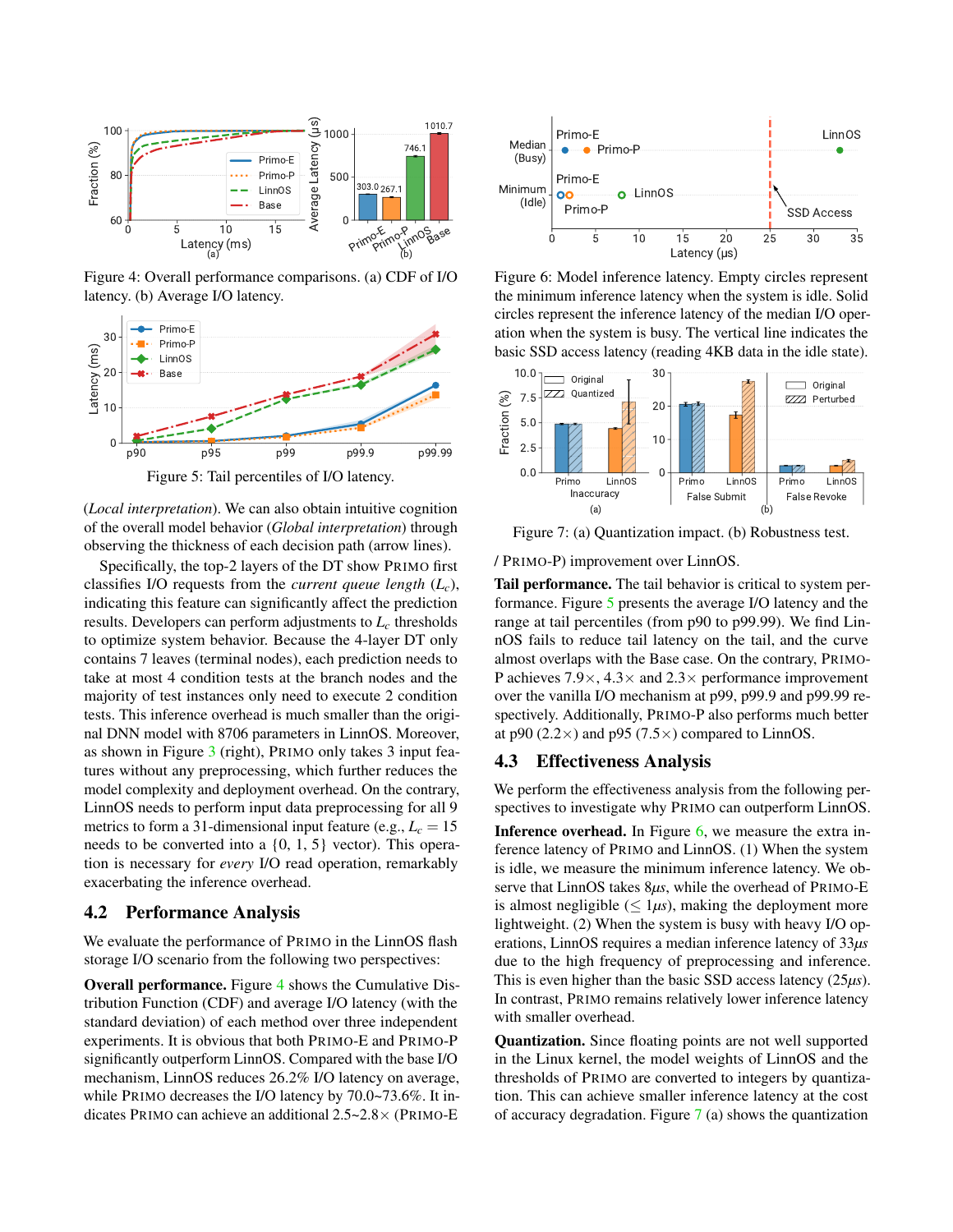<span id="page-7-1"></span>

Figure 8: Interpretation and visualization of the PrAM model in Clara-MS. (Left): Global interpretation of overall feature importance. (Middle): Local interpretation of each feature's contribution to individual predictions. (Right): Visualization of the learned shape function of *Rec* (blue line), and with the monotonic constraint post-processing optimization (orange line).

<span id="page-7-2"></span>

Figure 9: Evaluation on Clara-MS. (Left): Mean Absolute Error (MAE) of testset. (Right): Prediction of 4 real NFs.

impact on the prediction accuracy. It is evident that the accuracy drop of LinnOS is over 2% and varies significantly among different SSD models. In comparison, PRIMO-E has negligible accuracy degradation, as the node threshold values are naturally integers or the decimal part is 0.5.

Robustness. A good model should exhibit high robustness against system state drifting. To measure the robustness of those methods, we synthesize some perturbed samples by adding Gaussian noise to the test dataset. The noise is added to all 4 recent I/O queue lengths ( $\sigma = 5$ ) and I/O latency  $(\sigma = 100)^2$  $(\sigma = 100)^2$ . Figure [7](#page-6-3) (b) illustrates the false submit and false revoke rates of LinnOS and PRIMO-E under the original and perturbed test datasets. Reducing the false submit rate is far more important since the *failover* overhead of false revoke is negligible. It is obvious that PRIMO keeps stable accuracy under perturbed input while LinnOS presents severe performance degradation. The robustness of the interpretable model in PRIMO derives from fewer input features and the inherent stability of the tree structure compared with the DNN model.

### <span id="page-7-4"></span>5 Case Study 2: Clara

Clara [\[66\]](#page-14-0) is an offline tool that generates offloading insights for network functions (NFs) on SmartNICs. It can analyze a legacy NF in its unported form and suggest the optimal offloading strategies. The main challenge of adopting those ML techniques in Clara is that *insufficient* SmartNIC pro-

<span id="page-7-3"></span>

Figure 10: Model precision and recall rates in Clara-AI.

grams can be served to produce training data. Clara has to utilize YarpGen [\[45\]](#page-13-3) to generate abundant synthesized programs. Clara contains several components for the generation of different offloading insights. Each component adopts a ML algorithm as described below:

- Multicore Scale-out analysis (Clara-MS). SmartNICs use multicore parallelism to improve packet processing performance. Clara adopts *GBDT* [\[17\]](#page-12-18) to predict the optimal number of cores for each NF.
- Algorithm Identification (Clara-AI). Certain packet processing algorithms in the host NF can benefit from ASIC accelerators in the SmartNIC. Clara adopts *SVM* [\[73\]](#page-14-19) to identify such code blocks.
- Cross-platform Prediction (Clara-CP). Clara trains an *LSTM* network [\[9\]](#page-12-19) to predict the number of compute and memory instructions that a NF can be compiled to.

We employ the PrAM model to replace all the three ML models in Clara, as it has better accuracy than PrDT. To analyze the effectiveness of transparent model adjustment in PRIMO, we also evaluate the model performance with post adjustment (denote as PRIMO+). We compare PRIMO with the original models in Clara (LSTM, GBDT and SVM), as well as some alternative baseline algorithms (CNN, DT, TPOT [\[64\]](#page-14-20) (namely AutoML), K-Nearest Neighbor (kNN)). More details about Clara and our implementation can be found in Appendix [D.2.](#page-17-1)

## 5.1 System Interpretation

As shown in Figure [8,](#page-7-1) PRIMO provides comprehensive interpretation for the Clara-MS task, including global and local

<span id="page-7-0"></span><sup>&</sup>lt;sup>2</sup>Since the current queue length  $L_c$  is the most significant feature, we do not modify its value to avoid changing the real label.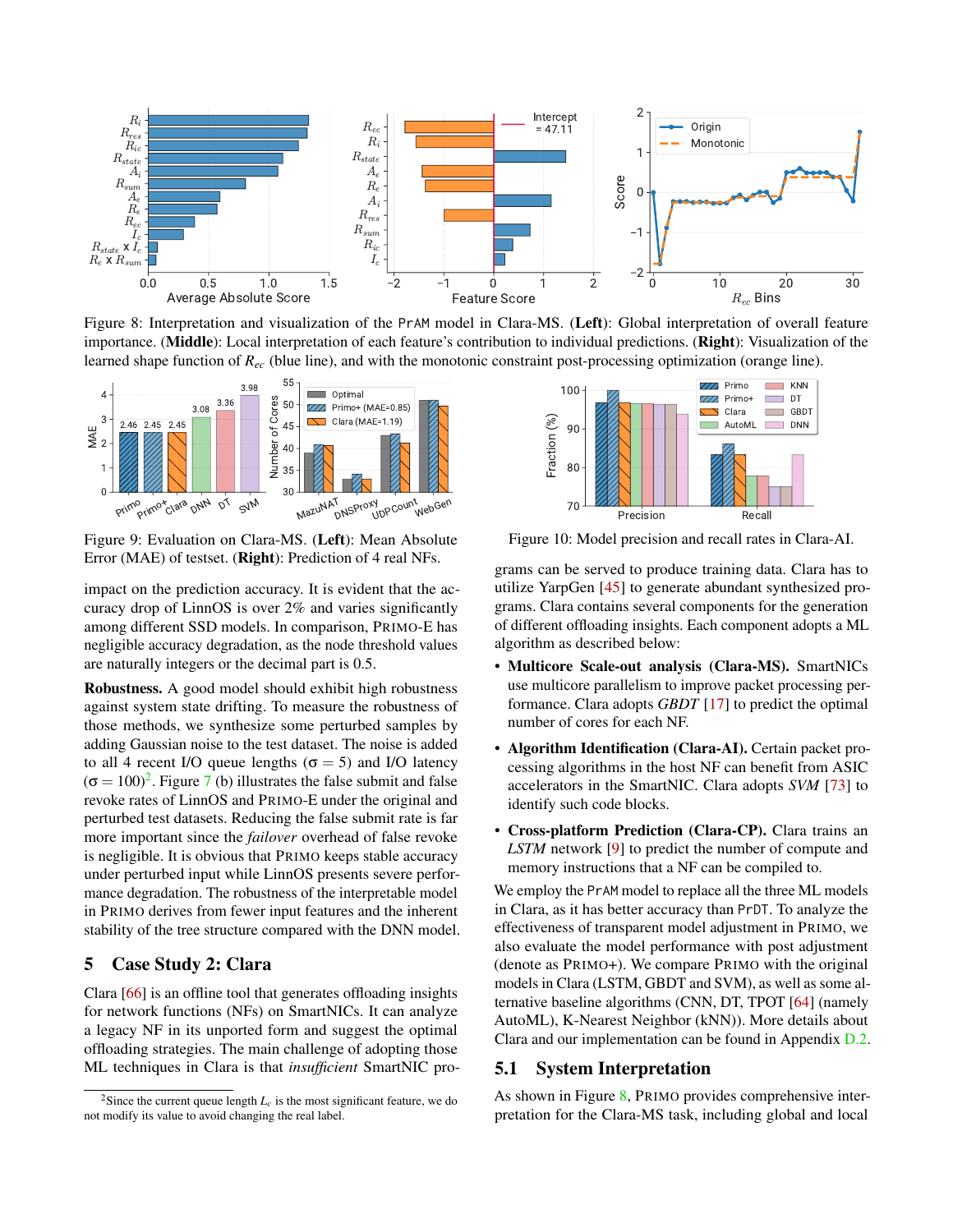<span id="page-8-0"></span>

Figure 11: Weighted mean-absolute percentage error (WMAPE) over 8 types of NFs in Clara-CP.

interpretation, as well as transparent shape functions. We list the notation descriptions in Appendix [D.2.](#page-17-1) From the left figure, we find *R<sup>i</sup>* , *Rres* and *Ric* are the most important features that contribute most to model prediction. Developers should pay more attention to shape function optimizations for these features. We also notice the impact of feature interactions is relatively less important, indicating that we can reduce their priority in model optimization. The middle figure presents the interpretation of the individual prediction for *UDPCount* NF. The final prediction equals the sum of every feature score and the intercept constant (Equation [1\)](#page-3-2). Through the local interpretation, developers can clearly check the model behavior for each prediction to make the corresponding adjustment. Moreover, the right figure (blue line) illustrates the learned shape function for *Rec*, which allows developers to dive deeper into fine-grained model adjustment (such as the orange line).

#### 5.2 Performance Analysis

Since Clara is an offline system, for each task, we mainly evaluate the model accuracy rather than the inference cost.

Clara-MS. As shown in Figure [9](#page-7-2) (left), our interpretable model in PRIMO achieves similar accuracy as the GBDT (XGBoost [\[17\]](#page-12-18)) model in Clara, and outperforms other ML models over the synthesized test dataset. Figure [9](#page-7-2) (right) further presents the accuracy of PRIMO for 4 real NFs. Compared to Clara, PRIMO achieves  $1.4 \times$  less prediction errors and at most 5% error to the optimal configurations.

Clara-AI. In Figure [10,](#page-7-3) PRIMO achieves the equivalent precision and recall rates as the SVM model in Clara, and beats other ML algorithms. Through successfully identifying CRCbased NFs, PRIMO could improve peak throughput by  $1.6\times$ and decrease latency by 25% [\[66\]](#page-14-0).

Clara-CP. Clara uses the LSTM model to predict the number of instructions for unported codes. Figure [11](#page-8-0) shows the accuracy of the Clara-CP task over 8 representative real NFs and the Average column represents the WMAPE results across all the NFs. We observe PRIMO (14.4%) delivers better performance than Clara (15.1%). This demonstrates the capability of PRIMO to cope with complex program embeddings.

## 5.3 Model Adjustment

To overcome the training data insufficiency issue, Clara uses YarpGen [\[45\]](#page-13-3) to generate synthesized programs. This inevitably introduces certain data distribution drifts from the

<span id="page-8-1"></span>

Figure 12: Visualization of the interpretable model distilled from the Pensieve policy. For simplicity, we only present the top 5 layers, and the ellipsis indicates subsequent nodes.

actual scenario. Specifically, there exist instruction distribution differences (0.0303 of Jensen-Shannon divergence and 0.0354 of Bhattacharyya distance) between real-world and synthesized click programs [\[66\]](#page-14-0). Such drifts could compromise the model performance. The transparency of the PRIMO model allows developers to discover and fix undesirable behaviors caused by the synthesized data. In addition, PRIMO designs two post-processing tools to help developers adjust the models based on their domain knowledge:

Monotonic Constraint. As introduced in [§3.4.1,](#page-5-2) developers can leverage PRIMO to generate a new shape function with monotonic constraint and rectify the incorrect behaviors of the models automatically. For instance, in Figure  $8$  (right), the developers know the desired number of cores should be proportional to the memory/compute intensity, i.e., *Rec* (EMEM/Compute Ratio). Then they can replace the original shape function (blue line) with the monotonic shape function (orange line). They can check each shape function and decide whether it is necessary to apply such adjustment based on their prior knowledge. To evaluate the effectiveness of this strategy, we apply the *Monotonic Constraint* tool to two shape functions  $(A_i \& R_{ec})$  and yield the adjusted model PRIMO+. As shown in Figures [9,](#page-7-2) PRIMO+ achieves better prediction accuracy. This shows the monotonicity of the PRIMO model can be achieved via simple post-processing and appropriate adjustment can bring better performance.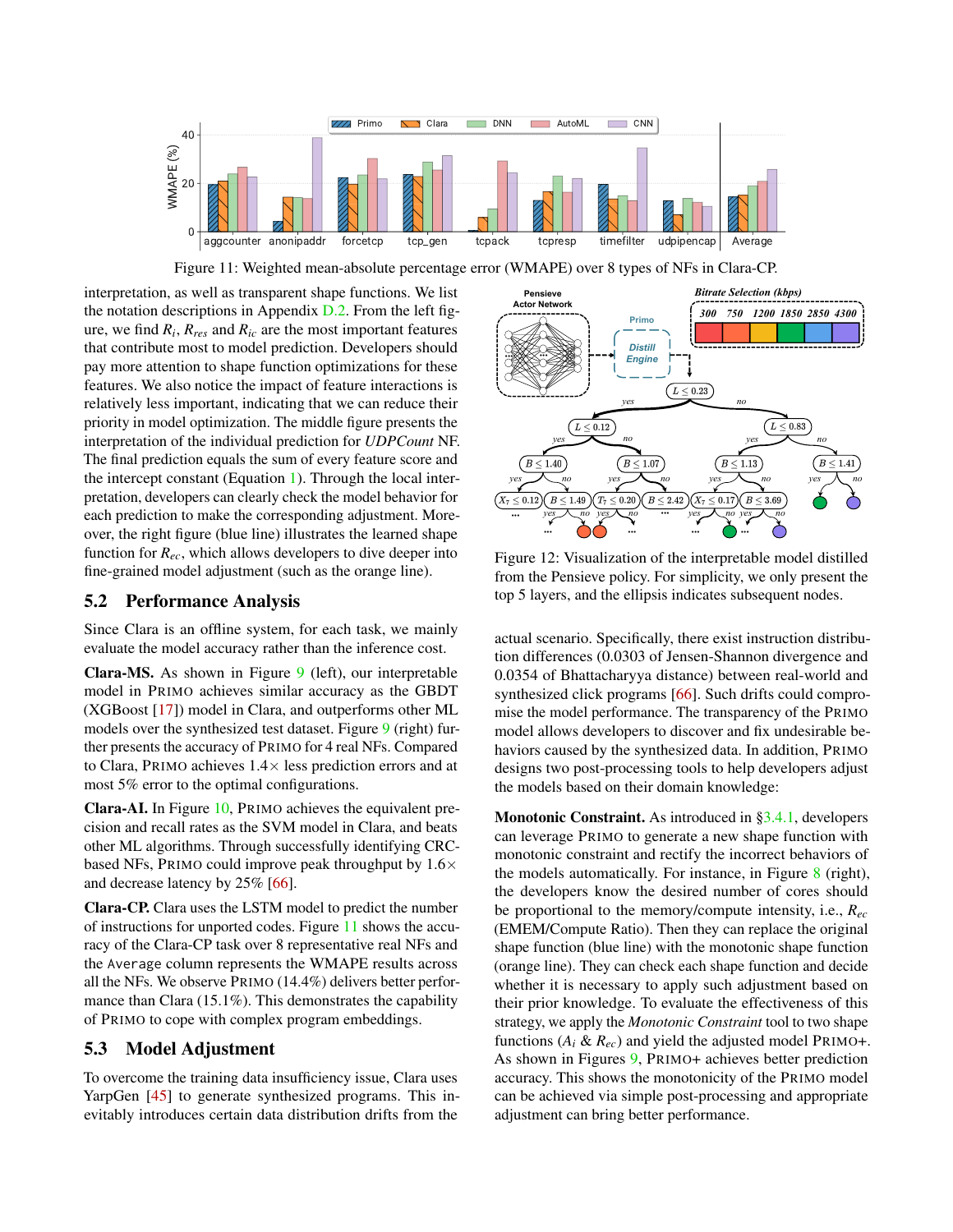<span id="page-9-0"></span>

<span id="page-9-1"></span>Figure 13: Overall performance of PRIMO compared with other methods on the Norway HSDPA and FCC Broadband traces.



Figure 14: Profiling the bitrate selections of ABR algorithms over one typical Norway HSDPA trace. Legend presents the average QoE of each algorithm.

Counterfactual Explanation. This tool aims to provide simple and intuitive explanations for model troubleshooting. More concretely, it helps developers to understand why this prediction is wrong and how to adjust the model to fix it. We use Clara-AI as an example to describe its usage and evaluation. Clara employs Sequential Pattern Extraction (SPE) [\[21\]](#page-12-20) to extract code features as *boolean* sequences (each containing 102 features) to indicate whether the NF program contains code blocks for acceleration. Our PRIMO model allocates a contribution score for each feature. To fix False Negative (FN) predictions, we utilize this tool to find the closest *k* instances from the data set with the opposite label. Through the comparison of these instances, we can easily discover the feature with inadvisable learned scores and adjust the score. In this case, we increase the contribution weight of the 84*th* feature appropriately. We can also perform transparent debugging for False Positive (FP) predictions similarly. In Figure [10,](#page-7-3) PRIMO+ further enhances the F1 score from 89.6% to 92.5%.

### <span id="page-9-3"></span>6 Case Study 3: Pensieve

Our third case study is Pensieve [\[51\]](#page-13-7), a system that uses RL for online video streaming. It learns the adaptive bitrate (ABR) algorithms automatically to optimize the user quality of experience (*QoE*) defined in Equation [4](#page-18-0) in Appendix [D.3.](#page-18-1)

We obtain an interpretable PrDT model through distilling from the original RL actor model. Then we implement the PrDT model into the ABRController of dash.js [\[2\]](#page-12-21). More details can be found in Appendix [D.3.](#page-18-1) For baselines, we compare PRIMO with the following algorithms: (1) The RL model in Pensieve. (2) Buffer-Based(BB) [\[33\]](#page-13-18): selecting bitrates with the goal of keeping the buffer occupancy above 5 seconds.

<span id="page-9-2"></span>

Figure 15: Comparing three learning-based ABR methods.

(3) BOLA [\[78\]](#page-15-17): selecting bitrates with Lyapunov optimization on buffer occupancy observations. (4) MPC [\[87\]](#page-15-18): selecting bitrates with a control-theoretic model. We evaluate robustMPC variant which can better handle errors in throughput prediction. (5) Metis [\[55\]](#page-14-4): using a decision tree to explain the Pensieve RL model, which represents the handcrafted DT approach. Evaluations are performed on the simulator provided by Pensieve, except the deployment experiment (latency).

#### 6.1 System Interpretation

Figure [12](#page-8-1) illustrates the learning process with the Distill Engine, as well as the decision making process of the interpretable policy. Related notations are described in Appendix [D.3.](#page-18-1) This DT contains 8 layers and 35 leaves in total, which is compact and simple enough for developers to understand its complete operation logic.

Similar to the PRIMO model in LinnOS (Figure [3\)](#page-5-1), the first 2 layers divide decision flows based on the feature *L* (Last chunk bitrate) which is in line with our perception. In the third layer, PRIMO proceeds to classify environment states (inputs) according to the feature *B* (Current buffer size). These observations indicate both *L* and *B* are the key features that affect the final bitrate decision, inspiring developers to pay more attention to them when designing ABR algorithms.

#### 6.2 Performance Analysis

Overall performance. Since the ABR algorithm could encounter unprecedented network conditions by different clients, it is important to evaluate its generalization ability. So in addition to the *Norway HSDPA* trace used for model training, we also evaluate another trace *FCC Broadband* that is never applied for training. Figure [13](#page-9-0) presents the QoE distribution and average QoE of each method on the two traces. For Nor-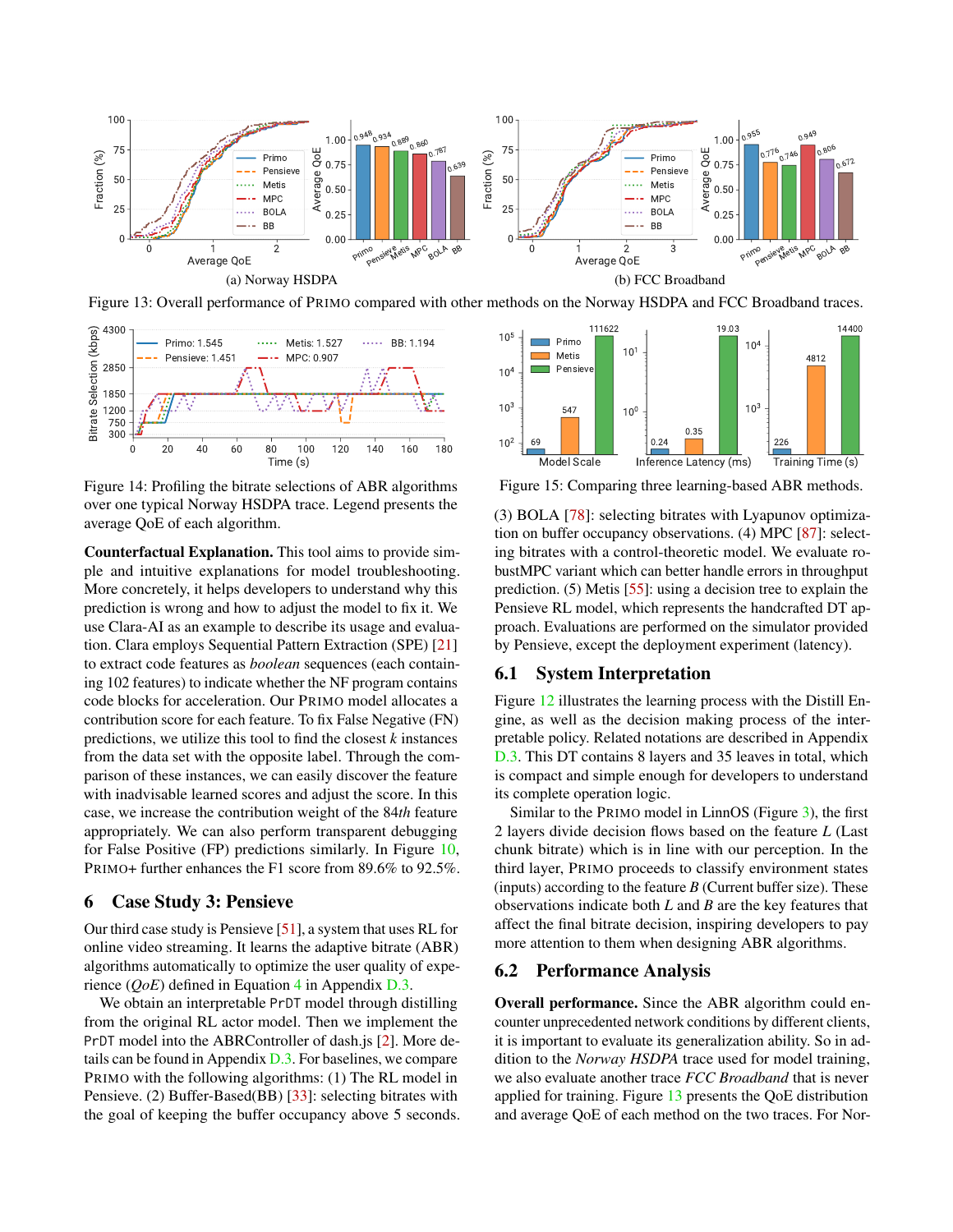<span id="page-10-2"></span>

Figure 16: Model performance with less training data. (Left): Recall rate in LinnOS (the higher the better). (Right): WMAPE in Clara-CP (the lower the better).

way HSDPA, the CDF curve of PRIMO almost overlaps with Pensieve's curve, and the average QoE is even 1.5% higher than Pensieve. This demonstrates PRIMO has successfully learned the Pensieve policy with a simple decision tree and outperforms other ABR algorithms. Furthermore, for FCC Broadband, PRIMO presents better generalization than other two learning-based algorithms. Such advantages are attributed to the adaptive pruning strategy in Bayes Optimization, and the imitation process in the Distill Engine. In contrast, although Metis also uses a decision tree to get a surrogate model from Pensieve, it has some performance degradation as its inflexible pruning strategy.

Example analysis. Figure [14](#page-9-1) profiles the bitrate selection actions of different ABR algorithms over a single network trace. We find two heuristic algorithms (BB and MPC) keep fluctuating during the video streaming, which could cause a terrible user experience. The other three learning-based algorithms have more stable decisions. Pensieve decides to decrease the bitrate at 120s and Metis chooses to reduce the video resolution at 170s. This can cause an unsmooth experience (as the penalty term in Equation [4\)](#page-18-0) even though they adjust back the bitrate quickly. In contrast, PRIMO gives a much more smooth experience.

Training and inference overhead. The PRIMO model is more compact and simpler. Figure [15](#page-9-2) (left) compares the model complexity<sup>[3](#page-10-1)</sup> of different methods. We observe that PRIMO reduces the model scale by  $1617 \times$  compared to the original Pensieve actor model. Even for Metis which also uses a decision tree, PRIMO can reduce the tree complexity by 7.9×. For inference, PRIMO only needs to perform 3~7 condition tests to make a bitrate decision. It can reduce  $70\times$  and  $1.5\times$  inference latency compared with Pensieve and Metis respectively, as shown in Figure [15](#page-9-2) (middle). To generate a model, in Figure [15](#page-9-2) (right), PRIMO only needs less than 4 minutes for model distillation, which is  $21.3\times$  faster than Metis (under the same setting). Compare with Pensieve 4 hours training time, less than 4 minutes distill time is ignorable. In summary, PRIMO can greatly reduce overall operating costs in the video streaming scenario.

<span id="page-10-3"></span>

| Task     | <b>DL</b> Model           |        |     | Origin PRIMO   Improvement |
|----------|---------------------------|--------|-----|----------------------------|
| LinnOS   | $3 \times$ DNN (50 epoch) | 564s   | 5s  | $112.8\times$              |
| Clara-CP | LSTM(30 epoch)            | 1,081s | 79s | $13.7\times$               |

Table 3: Training time comparison with original DL models.

<span id="page-10-4"></span>

| Task     | <b>Metric</b> | PRIMO W/0 BO PRIMO W/BO   Improvement |        |       |
|----------|---------------|---------------------------------------|--------|-------|
| LinnOS   | F1 Score      | 0.8089                                | 0.8518 | 5.3%  |
| Clara-CP | <b>WMAPE</b>  | 0.1728                                | 0.1442 | 16.6% |
| Clara-MS | MAE.          | 1.0155                                | 0.8660 | 14.7% |

Table 4: Ablation study for Bayes Optimization.

#### 7 More Evaluation

We run some experiments to further evaluate the benefits of PRIMO more comprehensively.

Requiring less training data. Due to the simpler model structure and fewer parameters, PRIMO can have better performance in some scenarios without enough training data like Clara. In Figure [16,](#page-10-2) we compare the performance of two PRIMO models with the original DL models in LinnOS and Clara-CP using less training data. We use a smaller dataset (10%) in LinnOS as the baseline. Because LinnOS provides abundant data for DNN model training, 10% of original data can provide equivalent performance. It is clear that PRIMO models maintain better performance with limited training data, especially for the PrDT model. Conversely, the original DL models only work with abundant data. This shows PRIMO has broader applicability for various scenarios.

Short training time. Table [3](#page-10-3) presents the training time of PRIMO and original DL models in LinnOS and Clara-CP, which adopt the default numbers of training epochs in their papers. PRIMO is able to reduce 2-3 orders of magnitude of training time. Even considering the hyperparameter search process, the significant time conservation could maintain since multiple trails can be executed concurrently. Note that GPUs can only provide very limited acceleration  $\left($ <1.2 $\times$ ) for these two DL models. Additionally, LinnOS requires training a DNN model for *each* SSD and the prototype only considers three SSDs. In a production-level distributed storage system with thousands of SSDs, LinnOS could have a severe scalability issue. In contrast, PRIMO remarkably saves the training cost, making the deployment more feasible in practice.

<span id="page-10-0"></span>Impact of BO. We further perform an ablation study on Bayes Optimization in PRIMO. Table [4](#page-10-4) summaries the performance of the PRIMO model with and without BO in LinnOS and Clara. We observe 5.3%~16.6% accuracy improvement brought by BO. Besides, BO typically simplifies the model scale while obtaining better performance. For LinnOS, BO reduces over  $15\times$  tree nodes compared with PRIMO without BO. This verifies the importance of the BO component in making interpretable models more practical. For search time aspect, BO obtains over  $1.2 \times$  acceleration compared with naive random search algorithm in Clara-MS task by reducing search trails to reach equivalent performance.

<span id="page-10-1"></span> $3$ Model complexity refers to the number of parameters for Pensieve model, or number of nodes for PRIMO and Metis.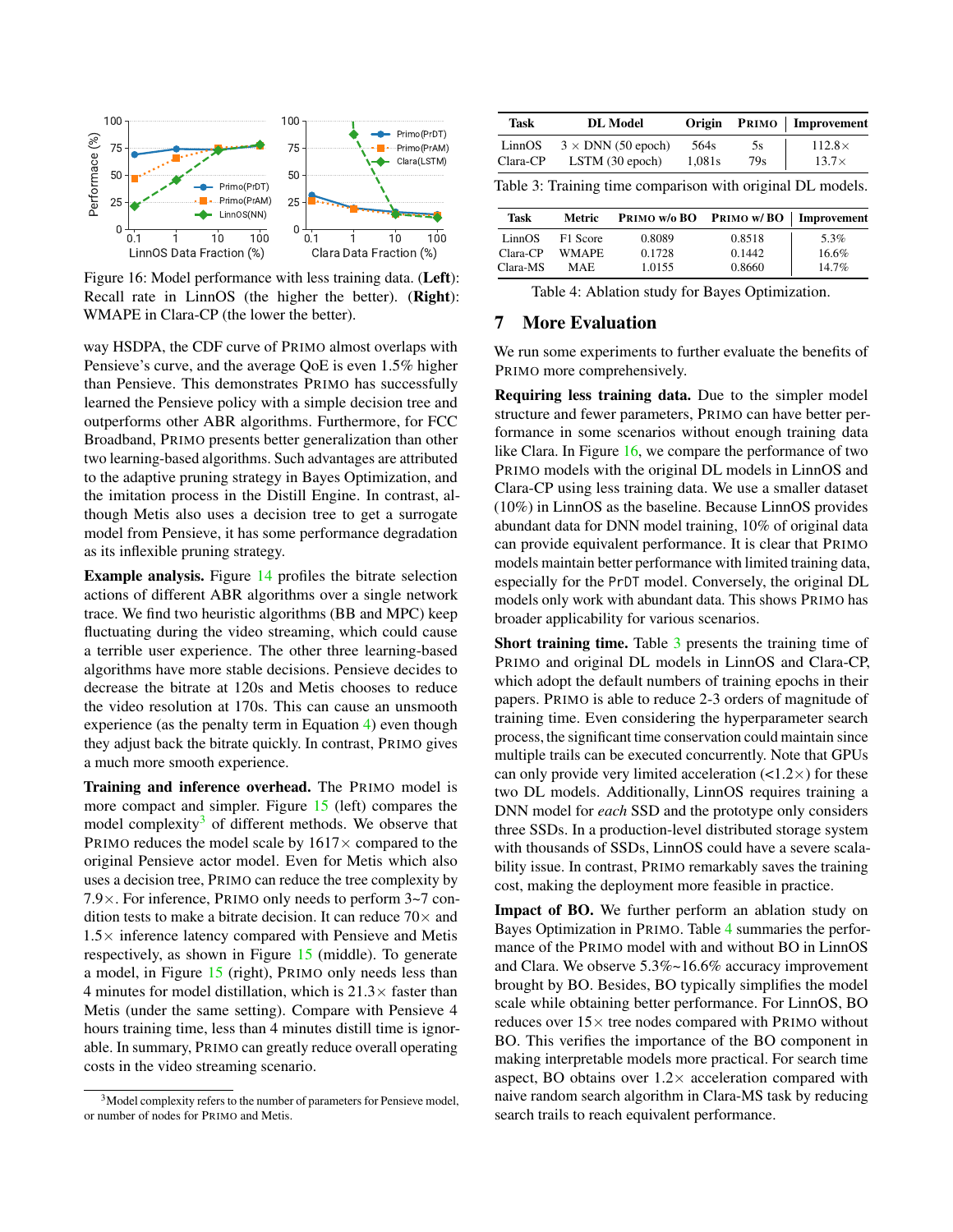### 8 Discussion

Is the interpretation always correct? Yes. PRIMO provides the interpretation correctness guarantee for each generated model and each prediction. Existing interpretation tools [\[39,](#page-13-11) [48,](#page-13-12) [67\]](#page-14-13) aim to offer explanations for understanding black-box models, whereas the generated interpretations are sometimes contradictory or even mislead users. In contrast, PRIMO models are inherently interpretable and developers can totally trust the interpretation.

Can PRIMO be applied to all systems? PRIMO has its limitations in some system scenarios. For instance, it does not yet support unsupervised learning scenarios (e.g., anomaly detection in security applications [\[16\]](#page-12-22)). It cannot outperform black-box models in systems with extremely complex features, e.g., images, speeches. These will be our future work.

Is the post-processing step necessary? These operations are optional because the trained models without post-processing usually have excellent performance. In order to take full advantage of the interpretable models, the post-processing tools help developers leverage their expertise and domain knowledge to further optimize system performance. In a black-box model, it is hard to perform such optimization.

Can PRIMO work on a larger model? Yes. We have demonstrated PRIMO can outperform DNN models in various scenarios, including LinnOS (MLP with  $8 \times 10^3$  parameters), Clara-CP (LSTM+FC with  $4 \times 10^4$  parameters) and Pensieve (CNN+MLP with  $1 \times 10^5$  parameters). They represent most model scale of learning augmented systems listed in [\[1\]](#page-12-10). For larger models, we evaluate Habitat [\[88\]](#page-15-13) as an example. It leverages 8-layer MLP models, containing over  $8 \times 10^6$  parameters, to prediction DL operation execution time on heterogeneous GPUs. PRIMO can provide comparable prediction accuracy as Habitat across conv2d, linear, lstm and bmm operations.

How to interpret high-dimensional data? Admittedly, when handling high-dimensional datasets, PRIMO models may become more complicated for users to understand the whole model. However, PRIMO provides ordered feature importance for interpretation. Generally, users can focus on the top several tree layers of PrDT or several significant shape functions according to the global interpretation of PrAM.

Future work. There are four possible directions as our future work. (1) We can extend PRIMO to support learningaugmented systems with unsupervised learning. (2) To obtain a more accurate interpretable model, we can optimize the model training algorithm. Currently, we use CART [\[14\]](#page-12-11), the most popular and widely applied approach, for decision tree learning in PrDT. This is based on the heuristic greedy algorithm where locally optimal decisions are made in each node. In the future, we plan to employ novel decision tree training algorithms (e.g., GOSDT [\[44\]](#page-13-19), based on dynamic programming method) to solve the sub-optimal problem. (3) For practical deployment, comprehensive programming language support is needed because different systems have their own coding

requirements. PrDT has a tool for converting Python-based models to other formats. But PrAM only supports the conversion to the ONNX [\[4\]](#page-12-23) format currently. We aim to provide more model format conversion in the future. (4) Integration with existing RL-based system development frameworks (e.g., Park [\[50\]](#page-13-20)) to facilitate more practical system deployment.

### 9 Related Work

Interpretability of learning-augmented systems. To our best knowledge, there is no prior work that develops a unified framework for providing inherent interpretability for systems like PRIMO. Besides, interpretability is often overlooked during the development of learning-augmented systems, and only a few works consider it. Bao [\[53\]](#page-14-3) is a learning-based system that adopts TreeCNN [\[60\]](#page-14-21) for query optimization and the decision process can be inspected by developers. Tang et al. [\[79\]](#page-15-19) proposed an interpretable method that extracts a Finite State Machine from a RL policy for storage resource allocation in Huawei. Grüner et al. [\[25\]](#page-12-24) generated concise and interpretable rule-sets for unknown proprietary streaming algorithms (e.g. ABR approaches in Youtube, Twitch), which is similar to the Pensieve case study with PRIMO  $(\S6)$ .

Some efforts were also made on building tools for interpreting black-box models [\[26,](#page-12-5) [27,](#page-12-6) [55\]](#page-14-4), as discussed in [§2.3.1.](#page-2-1) Different from these methods, PRIMO does not seek for interpreting black-box models but directly building transparent models, with higher fidelity and efficiency.

Machine learning and system co-design. It is non-trivial to apply ML techniques for system design and deployment in practice. Autosys [\[42\]](#page-13-2) introduces a framework to address common design considerations (e.g., learning-induced system failures, extensibility), and reported years of experiences in designing and operating learning-augmented systems at Microsoft. WhiRL [\[19\]](#page-12-4) facilitates the safe deployment of RL-based systems through verifying whether the learned policy meets the designer's requirements. Some components in PRIMO are inspired from these works.

## 10 Conclusion

This work introduces PRIMO, a unified framework that assists developers to design practical learning-augmented systems with interpretable models. For different scenarios, PRIMO provides respective models and optimization solutions to meet the system requirements. Based on our case studies, we demonstrate that PRIMO can achieve transparent, accurate and lightweight system deployment in practice.

## Acknowledgments

We thank the anonymous reviewers and our shepherd for their valuable comments and suggestions. This study is supported under the RIE2020 Industry Alignment Fund–Industry Collaboration Projects (IAF-ICP) Funding Initiative, as well as cash and in-kind contributions from the industry partner(s).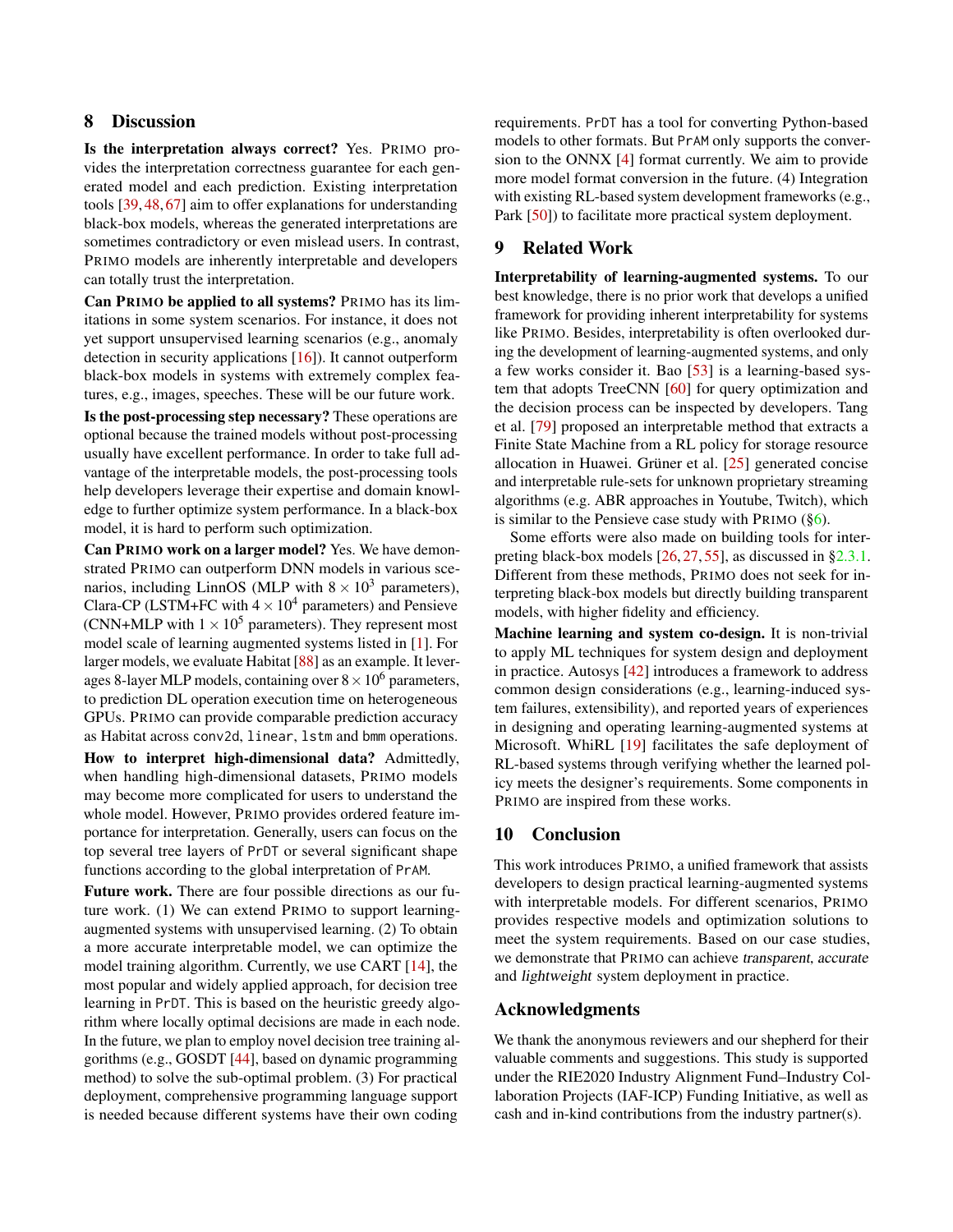### References

- <span id="page-12-10"></span>[1] Awesome-ml-for-system. [https://github.com/S-L](https://github.com/S-Lab-System-Group/Awesome-ML-for-System) [ab-System-Group/Awesome-ML-for-System](https://github.com/S-Lab-System-Group/Awesome-ML-for-System), 2022.
- <span id="page-12-21"></span>[2] Dash.js: Javascript player. [https://github.com/Das](https://github.com/Dash-Industry-Forum/dash.js) [h-Industry-Forum/dash.js](https://github.com/Dash-Industry-Forum/dash.js), 2022.
- <span id="page-12-26"></span>[3] Federal communications commission. [https://www.](https://www.fcc.gov/reports-research/reports/measuring-broadband-america) [fcc.gov/reports-research/reports/measuring](https://www.fcc.gov/reports-research/reports/measuring-broadband-america) [-broadband-america](https://www.fcc.gov/reports-research/reports/measuring-broadband-america), 2022.
- <span id="page-12-23"></span>[4] Onnx: Open neural network exchange. [https://gith](https://github.com/onnx/onnx) [ub.com/onnx/onnx](https://github.com/onnx/onnx), 2022.
- <span id="page-12-9"></span>[5] Pradeep Ambati, Inigo Goiri, Felipe Frujeri, Alper Gun, Ke Wang, Brian Dolan, Brian Corell, Sekhar Pasupuleti, Thomas Moscibroda, Sameh Elnikety, Marcus Fontoura, and Ricardo Bianchini. Providing slos for resourceharvesting vms in cloud platforms. OSDI '20.
- <span id="page-12-16"></span>[6] Miriam Ayer, H. D. Brunk, G. M. Ewing, W. T. Reid, and Edward Silverman. An empirical distribution function for sampling with incomplete information. *The Annals of Mathematical Statistics*, 1955.
- <span id="page-12-13"></span>[7] Jimmy Ba and Rich Caruana. Do deep nets really need to be deep? NeurIPS '14.
- <span id="page-12-1"></span>[8] Riyadh Baghdadi, Massinissa Merouani, Mohamed-Hicham Leghettas, Kamel Abdous, Taha Arbaoui, Karima Benatchba, and Saman Amarasinghe. A deep learning based cost model for automatic code optimization. MLSys '21.
- <span id="page-12-19"></span>[9] Dzmitry Bahdanau, Kyunghyun Cho, and Yoshua Bengio. Neural machine translation by jointly learning to align and translate. ICLR '15.
- <span id="page-12-3"></span>[10] Erick Carvajal Barboza, Sara Jacob, Mahesh Ketkar, Michael Kishinevsky, Paul Gratz, and Jiang Hu. Automatic microprocessor performance bug detection. HPCA '21.
- <span id="page-12-14"></span>[11] Osbert Bastani, Yewen Pu, and Armando Solar-Lezama. Verifiable reinforcement learning via policy extraction. NeurIPS '18.
- <span id="page-12-2"></span>[12] Shane Bergsma, Timothy Zeyl, Arik Senderovich, and J. Christopher Beck. Generating complex, realistic cloud workloads using recurrent neural networks. SOSP '21.
- <span id="page-12-12"></span>[13] James Bergstra and Yoshua Bengio. Random search for hyper-parameter optimization. *Journal of Machine Learning Research*, 2012.
- <span id="page-12-11"></span>[14] Leo Breiman, Jerome H Friedman, Richard A Olshen, and Charles J Stone. Classification and regression trees. 1984.
- <span id="page-12-15"></span>[15] Nilotpal Chakravarti. Isotonic median regression: A linear programming approach. *Mathematics of Operations Research*, 1989.
- <span id="page-12-22"></span>[16] Varun Chandola, Arindam Banerjee, and Vipin Kumar. Anomaly detection: A survey. *ACM Computing Surveys*, 2009.
- <span id="page-12-18"></span>[17] Tianqi Chen and Carlos Guestrin. Xgboost: A scalable tree boosting system. KDD '16.
- <span id="page-12-25"></span>[18] Dmitry Duplyakin, Robert Ricci, Aleksander Maricq, Gary Wong, Jonathon Duerig, Eric Eide, Leigh Stoller, Mike Hibler, David Johnson, Kirk Webb, Aditya Akella, Kuangching Wang, Glenn Ricart, Larry Landweber, Chip Elliott, Michael Zink, Emmanuel Cecchet, Snigdhaswin Kar, and Prabodh Mishra. The design and operation of cloudlab. USENIX ATC '19.
- <span id="page-12-4"></span>[19] Tomer Eliyahu, Yafim Kazak, Guy Katz, and Michael Schapira. Verifying learning-augmented systems. SIG-COMM '21.
- <span id="page-12-7"></span>[20] Stefan Falkner, Aaron Klein, and Frank Hutter. BOHB: Robust and efficient hyperparameter optimization at scale. ICML '18.
- <span id="page-12-20"></span>[21] Yujie Fan, Yanfang Ye, and Lifei Chen. Malicious sequential pattern mining for automatic malware detection. *Expert Systems with Applications*, 2016.
- <span id="page-12-17"></span>[22] Keinosuke Fukunaga and Patrenahalli M. Narendra. A branch and bound algorithms for computing k-nearest neighbors. *IEEE Transactions on Computers*, 1975.
- <span id="page-12-8"></span>[23] Yuanxiang Gao, Li Chen, and Baochun Li. Spotlight: Optimizing device placement for training deep neural networks. ICML '18.
- <span id="page-12-0"></span>[24] Liangyi Gong, Zhenhua Li, Feng Qian, Zifan Zhang, Qi Alfred Chen, Zhiyun Qian, Hao Lin, and Yunhao Liu. Experiences of landing machine learning onto marketscale mobile malware detection. EuroSys '20.
- <span id="page-12-24"></span>[25] Maximilian Grüner, Melissa Licciardello, and Ankit Singla. Reconstructing proprietary video streaming algorithms. USENIX ATC '20.
- <span id="page-12-5"></span>[26] Wenbo Guo, Dongliang Mu, Jun Xu, Purui Su, Gang Wang, and Xinyu Xing. Lemna: Explaining deep learning based security applications. CCS '18.
- <span id="page-12-6"></span>[27] Dongqi Han, Zhiliang Wang, Wenqi Chen, Ying Zhong, Su Wang, Han Zhang, Jiahai Yang, Xingang Shi, and Xia Yin. Deepaid: Interpreting and improving deep learningbased anomaly detection in security applications. CCS '21.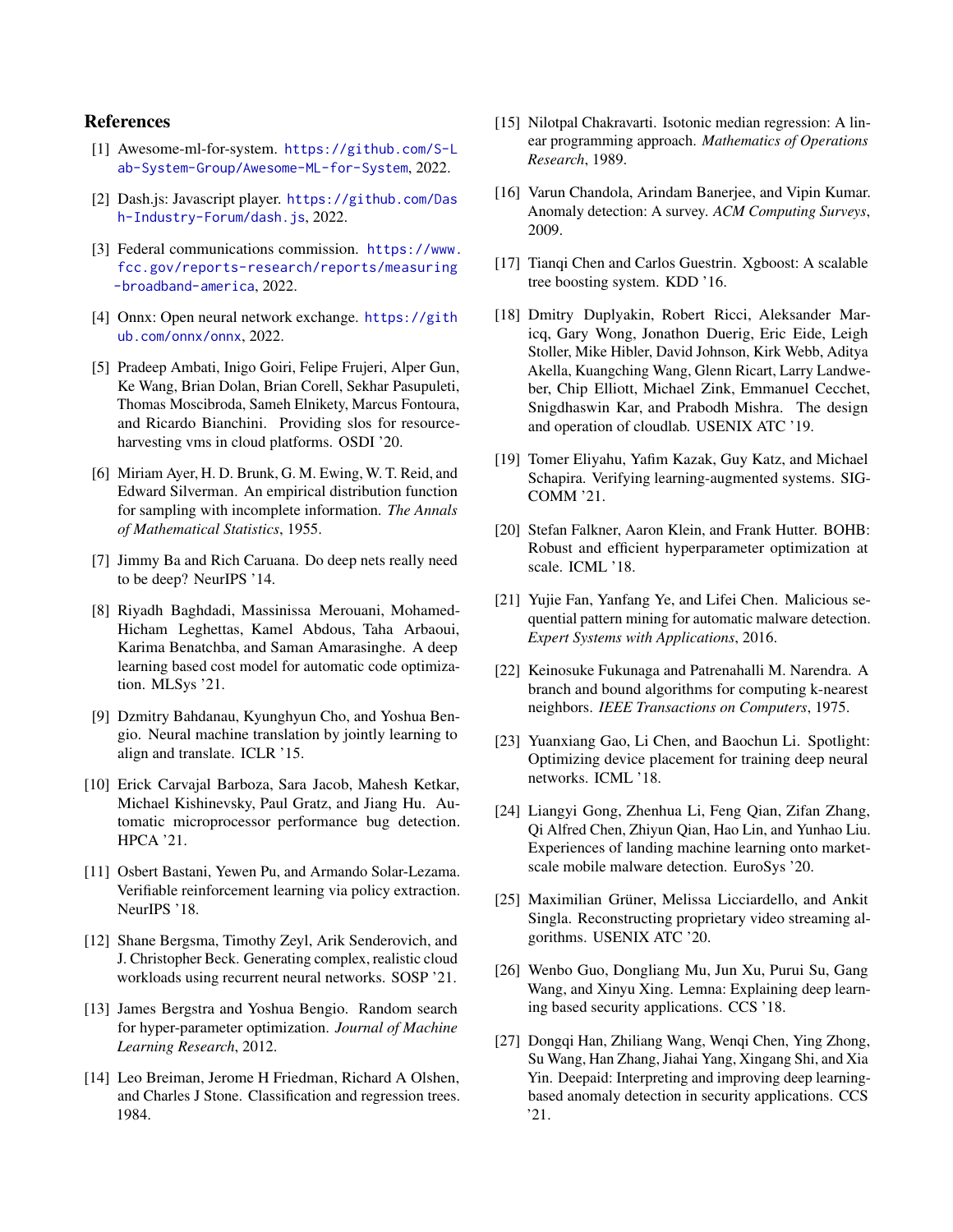- <span id="page-13-1"></span>[28] Xueyuan Han, Xiao Yu, Thomas Pasquier, Ding Li, Junghwan Rhee, James Mickens, Margo Seltzer, and Haifeng Chen. SIGL: Securing software installations through deep graph learning. USENIX Security '21.
- <span id="page-13-0"></span>[29] Mingzhe Hao, Levent Toksoz, Nanqinqin Li, Edward Edberg Halim, Henry Hoffmann, and Haryadi S. Gunawi. Linnos: Predictability on unpredictable flash storage with a light neural network. OSDI '20.
- <span id="page-13-15"></span>[30] Trevor Hastie and Robert Tibshirani. Generalized additive models: Some applications. *Journal of the American Statistical Association*, 1987.
- <span id="page-13-17"></span>[31] Geoffrey Hinton, Oriol Vinyals, and Jeff Dean. Distilling the knowledge in a neural network. *CoRR*, 2015.
- <span id="page-13-8"></span>[32] Qinghao Hu, Peng Sun, Shengen Yan, Yonggang Wen, and Tianwei Zhang. Characterization and prediction of deep learning workloads in large-scale gpu datacenters. SC '21.
- <span id="page-13-18"></span>[33] Te-Yuan Huang, Ramesh Johari, Nick McKeown, Matthew Trunnell, and Mark Watson. A buffer-based approach to rate adaptation: evidence from a large video streaming service. SIGCOMM '14.
- <span id="page-13-14"></span>[34] Sarthak Jain and Byron C. Wallace. Attention is not explanation. NAACL '19.
- <span id="page-13-5"></span>[35] José Jiménez-Luna, Francesca Grisoni, and Gisbert Schneider. Drug discovery with explainable artificial intelligence. *Nature Machine Intelligence*, 2020.
- <span id="page-13-13"></span>[36] Michael I. Jordan and Robert A. Jacobs. Hierarchical mixtures of experts and the em algorithm. IJCNN '93.
- <span id="page-13-21"></span>[37] Guolin Ke, Qi Meng, Thomas Finley, Taifeng Wang, Wei Chen, Weidong Ma, Qiwei Ye, and Tie-Yan Liu. Lightgbm: A highly efficient gradient boosting decision tree. NeurIPS '17.
- <span id="page-13-23"></span>[38] Kate Keahey, Jason Anderson, Zhuo Zhen, Pierre Riteau, Paul Ruth, Dan Stanzione, Mert Cevik, Jacob Colleran, Haryadi S. Gunawi, Cody Hammock, Joe Mambretti, Alexander Barnes, François Halbah, Alex Rocha, and Joe Stubbs. Lessons learned from the chameleon testbed. USENIX ATC '20.
- <span id="page-13-11"></span>[39] Narine Kokhlikyan, Vivek Miglani, Miguel Martin, Edward Wang, Bilal Alsallakh, Jonathan Reynolds, Alexander Melnikov, Natalia Kliushkina, Carlos Araya, Siqi Yan, and Orion Reblitz-Richardson. Captum: A unified and generic model interpretability library for pytorch. *CoRR*, 2020.
- <span id="page-13-10"></span>[40] Mikel Landajuela, Brenden K Petersen, Sookyung Kim, Claudio P Santiago, Ruben Glatt, Nathan Mundhenk,

Jacob F Pettit, and Daniel Faissol. Discovering symbolic policies with deep reinforcement learning. ICML '21.

- <span id="page-13-9"></span>[41] Xu Li, Feilong Tang, Jiacheng Liu, Laurence T. Yang, Luoyi Fu, and Long Chen. AUTO: Adaptive congestion control based on multi-objective reinforcement learning for the satellite-ground integrated network. USENIX ATC '21.
- <span id="page-13-2"></span>[42] Chieh-Jan Mike Liang, Hui Xue, Mao Yang, Lidong Zhou, Lifei Zhu, Zhao Lucis Li, Zibo Wang, Qi Chen, Quanlu Zhang, Chuanjie Liu, and Wenjun Dai. Autosys: The design and operation of learning-augmented systems. USENIX ATC '20.
- <span id="page-13-4"></span>[43] Shengwen Liang, Ying Wang, Youyou Lu, Zhe Yang, Huawei Li, and Xiaowei Li. Cognitive SSD: A deep learning engine for in-storage data retrieval. USENIX ATC '19.
- <span id="page-13-19"></span>[44] Jimmy Lin, Chudi Zhong, Diane Hu, Cynthia Rudin, and Margo Seltzer. Generalized and scalable optimal sparse decision trees. ICML '20.
- <span id="page-13-3"></span>[45] Vsevolod Livinskii, Dmitry Babokin, and John Regehr. Random testing for c and c++ compilers with yarpgen. *Proceedings of the ACM on Programming Languages*, 2020.
- <span id="page-13-22"></span>[46] Yin Lou, Rich Caruana, and Johannes Gehrke. Intelligible models for classification and regression. KDD '12.
- <span id="page-13-16"></span>[47] Yin Lou, Rich Caruana, Johannes Gehrke, and Giles Hooker. Accurate intelligible models with pairwise interactions. KDD '13.
- <span id="page-13-12"></span>[48] Scott M Lundberg and Su-In Lee. A unified approach to interpreting model predictions. NeurIPS '17.
- <span id="page-13-6"></span>[49] Nguyen Cong Luong, Dinh Thai Hoang, Shimin Gong, Dusit Niyato, Ping Wang, Ying-Chang Liang, and Dong In Kim. Applications of deep reinforcement learning in communications and networking: A survey. *IEEE Communications Surveys Tutorials*, 2019.
- <span id="page-13-20"></span>[50] Hongzi Mao, Parimarjan Negi, Akshay Narayan, Hanrui Wang, Jiacheng Yang, Haonan Wang, Ryan Marcus, Ravichandra Addanki, Mehrdad Khani Shirkoohi, Songtao He, Vikram Nathan, Frank Cangialosi, Shaileshh Bojja Venkatakrishnan, Wei-Hung Weng, Song Han, Tim Kraska, and Mohammad Alizadeh. Park: An open platform for learning-augmented computer systems. NeurIPS '19.
- <span id="page-13-7"></span>[51] Hongzi Mao, Ravi Netravali, and Mohammad Alizadeh. Neural adaptive video streaming with pensieve. SIG-COMM '17.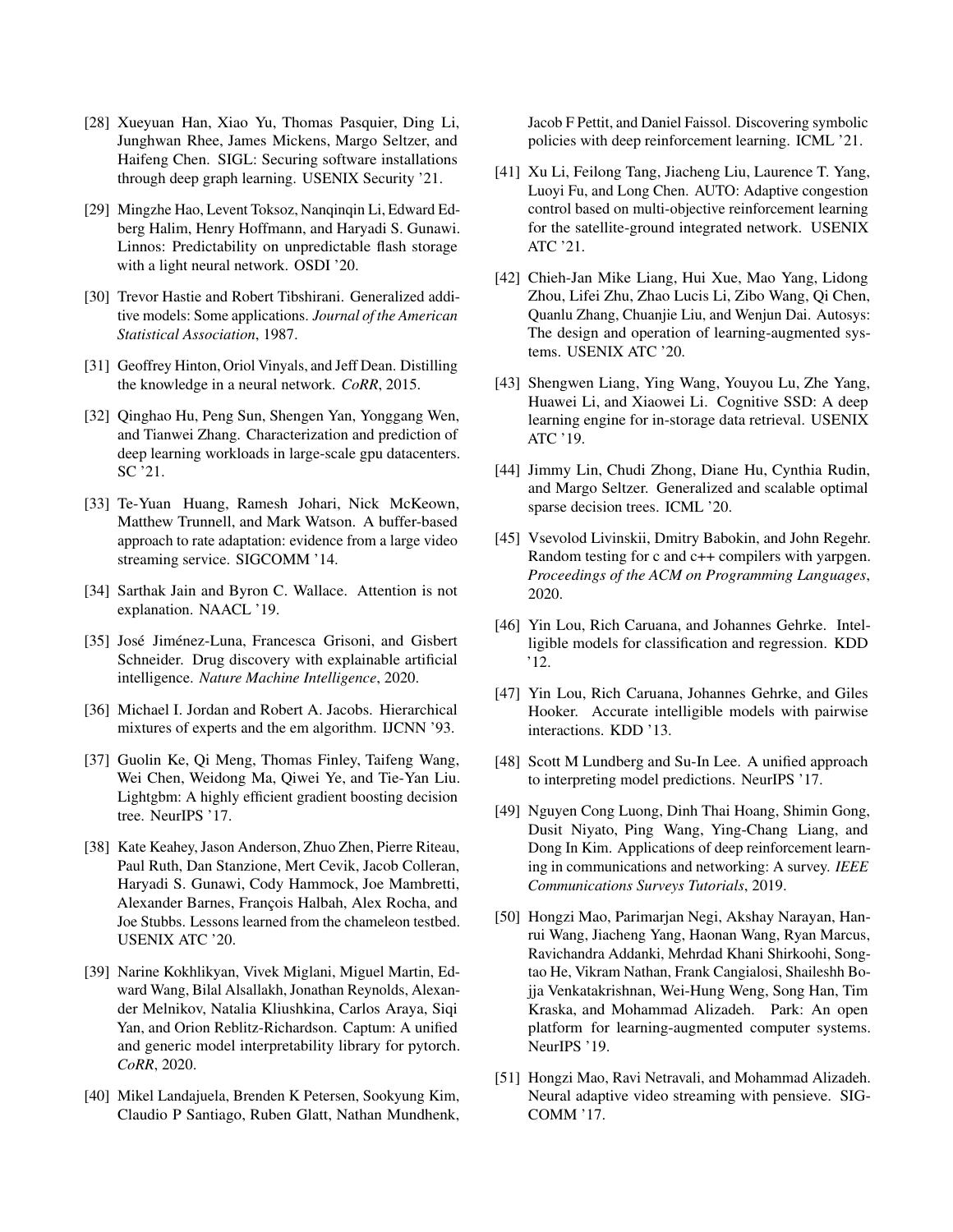- <span id="page-14-12"></span>[52] Hongzi Mao, Malte Schwarzkopf, Shaileshh Bojja Venkatakrishnan, Zili Meng, and Mohammad Alizadeh. Learning scheduling algorithms for data processing clusters. SIGCOMM '19.
- <span id="page-14-3"></span>[53] Ryan Marcus, Parimarjan Negi, Hongzi Mao, Nesime Tatbul, Mohammad Alizadeh, and Tim Kraska. Bao: Making learned query optimization practical. SIGMOD '21.
- <span id="page-14-24"></span>[54] Zili Meng, Yaning Guo, Yixin Shen, Jing Chen, Chao Zhou, Minhu Wang, Jia Zhang, Mingwei Xu, Chen Sun, and Hongxin Hu. Practically deploying heavyweight adaptive bitrate algorithms with teacher-student learning. *IEEE/ACM Transactions on Networking*, 2021.
- <span id="page-14-4"></span>[55] Zili Meng, Minhu Wang, Jiasong Bai, Mingwei Xu, Hongzi Mao, and Hongxin Hu. Interpreting deep learning-based networking systems. SIGCOMM '20.
- <span id="page-14-10"></span>[56] Azalia Mirhoseini, Hieu Pham, Quoc V. Le, Benoit Steiner, Rasmus Larsen, Yuefeng Zhou, Naveen Kumar, Mohammad Norouzi, Samy Bengio, and Jeff Dean. Device placement optimization with reinforcement learning. ICML'17.
- <span id="page-14-22"></span>[57] Volodymyr Mnih, Adria Puigdomenech Badia, Mehdi Mirza, Alex Graves, Timothy Lillicrap, Tim Harley, David Silver, and Koray Kavukcuoglu. Asynchronous methods for deep reinforcement learning. ICML '16.
- <span id="page-14-5"></span>[58] Christoph Molnar. *Interpretable Machine Learning*. 2019.
- <span id="page-14-11"></span>[59] Shanka Subhra Mondal, Nikhil Sheoran, and Subrata Mitra. Scheduling of time-varying workloads using reinforcement learning. AAAI '21.
- <span id="page-14-21"></span>[60] Lili Mou, Ge Li, Lu Zhang, Tao Wang, and Zhi Jin. Convolutional neural networks over tree structures for programming language processing. AAAI '16.
- <span id="page-14-16"></span>[61] Djob Mvondo, Mathieu Bacou, Kevin Nguetchouang, Lucien Ngale, Stéphane Pouget, Josiane Kouam, Renaud Lachaize, Jinho Hwang, Tim Wood, Daniel Hagimont, Noël De Palma, Bernabé Batchakui, and Alain Tchana. Ofc: An opportunistic caching system for faas platforms. EuroSys '21.
- <span id="page-14-7"></span>[62] Harsha Nori, Rich Caruana, Zhiqi Bu, Judy Hanwen Shen, and Janardhan Kulkarni. Accuracy, interpretability, and differential privacy via explainable boosting. ICML '21.
- <span id="page-14-14"></span>[63] Harsha Nori, Samuel Jenkins, Paul Koch, and Rich Caruana. Interpretml: A unified framework for machine learning interpretability. *CoRR*, 2019.
- <span id="page-14-20"></span>[64] Randal S. Olson, Nathan Bartley, Ryan J. Urbanowicz, and Jason H. Moore. Evaluation of a tree-based pipeline optimization tool for automating data science. GECCO '16.
- <span id="page-14-2"></span>[65] Haoran Qiu, Subho S. Banerjee, Saurabh Jha, Zbigniew T. Kalbarczyk, and Ravishankar K. Iyer. FIRM: An intelligent fine-grained resource management framework for slo-oriented microservices. OSDI '20.
- <span id="page-14-0"></span>[66] Yiming Qiu, Jiarong Xing, Kuo-Feng Hsu, Qiao Kang, Ming Liu, Srinivas Narayana, and Ang Chen. Automated smartnic offloading insights for network functions. SOSP '21.
- <span id="page-14-13"></span>[67] Marco Tulio Ribeiro, Sameer Singh, and Carlos Guestrin. "why should i trust you?": Explaining the predictions of any classifier. KDD '16.
- <span id="page-14-23"></span>[68] Haakon Riiser, Paul Vigmostad, Carsten Griwodz, and Pål Halvorsen. Commute path bandwidth traces from 3g networks: analysis and applications. MMSys '13.
- <span id="page-14-17"></span>[69] Aaron M. Roth, Nicholay Topin, Pooyan Jamshidi, and Manuela Veloso. Conservative q-improvement: Reinforcement learning for an interpretable decision-tree policy. *CoRR*, 2019.
- <span id="page-14-6"></span>[70] Cynthia Rudin. Stop explaining black box machine learning models for high stakes decisions and use interpretable models instead. *Nature Machine Intelligence*, 2019.
- <span id="page-14-15"></span>[71] Cynthia Rudin, Chaofan Chen, Zhi Chen, Haiyang Huang, Lesia Semenova, and Chudi Zhong. Interpretable machine learning: Fundamental principles and 10 grand challenges. *CoRR*, 2021.
- <span id="page-14-8"></span>[72] Cynthia Rudin and Berk Ustun. Optimized scoring systems: Toward trust in machine learning for healthcare and criminal justice. *INFORMS Journal on Applied Analytics*, 2018.
- <span id="page-14-19"></span>[73] Bernhard Schölkopf, Alex J. Smola, Robert C. Williamson, and Peter L. Bartlett. New Support Vector Algorithms. *Neural Computation*, 2000.
- <span id="page-14-1"></span>[74] Eui Chul Richard Shin, Dawn Song, and Reza Moazzezi. Recognizing functions in binaries with neural networks. USENIX Security '15.
- <span id="page-14-18"></span>[75] Andrew Silva, Matthew Gombolay, Taylor Killian, Ivan Jimenez, and Sung-Hyun Son. Optimization methods for interpretable differentiable decision trees applied to reinforcement learning. AISTATS '20.
- <span id="page-14-9"></span>[76] Jasper Snoek, Hugo Larochelle, and Ryan P. Adams. Practical bayesian optimization of machine learning algorithms. NeurIPS '12.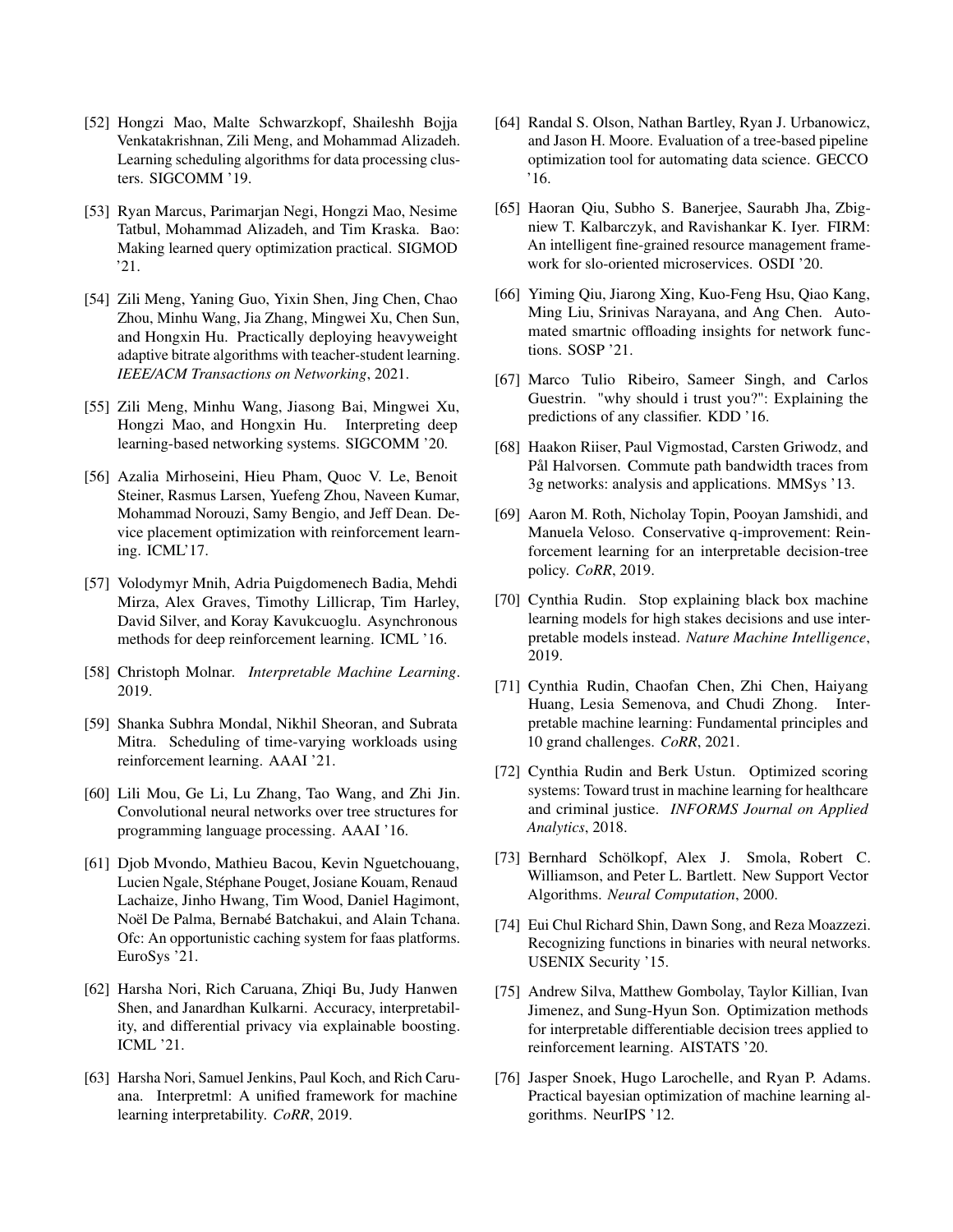- <span id="page-15-2"></span>[77] Zhenyu Song, Daniel S. Berger, Kai Li, and Wyatt Lloyd. Learning relaxed belady for content distribution network caching. NSDI '20.
- <span id="page-15-17"></span>[78] Kevin Spiteri, Rahul Urgaonkar, and Ramesh K. Sitaraman. Bola: Near-optimal bitrate adaptation for online videos. INFOCOM '16.
- <span id="page-15-19"></span>[79] Yingtian Tang, Han Lu, Xijun Li, Lei Chen, Mingxuan Yuan, and Jia Zeng. Learning-aided heuristics design for storage system. SIGMOD '21.
- <span id="page-15-16"></span>[80] Arnaud Van Looveren and Janis Klaise. Interpretable counterfactual explanations guided by prototypes. ECML-PKDD '21.
- <span id="page-15-9"></span>[81] Jiachen Wang, Ding Ding, Huan Wang, Conrad Christensen, Zhaoguo Wang, Haibo Chen, and Jinyang Li. Polyjuice: High-performance transactions via learned concurrency control. OSDI '21.
- <span id="page-15-0"></span>[82] Xingda Wei, Rong Chen, and Haibo Chen. Fast rdmabased ordered key-value store using remote learned cache. OSDI '20.
- <span id="page-15-15"></span>[83] Sarah Wiegreffe and Yuval Pinter. Attention is not not explanation. EMNLP '19.
- <span id="page-15-14"></span>[84] Kelvin Xu, Jimmy Ba, Ryan Kiros, Kyunghyun Cho, Aaron Courville, Ruslan Salakhudinov, Rich Zemel, and Yoshua Bengio. Show, attend and tell: Neural image caption generation with visual attention. ICML '15.
- <span id="page-15-1"></span>[85] Yong Xu, Kaixin Sui, Randolph Yao, Hongyu Zhang, Qingwei Lin, Yingnong Dang, Peng Li, Keceng Jiang, Wenchi Zhang, Jian-Guang Lou, Murali Chintalapati, and Dongmei Zhang. Improving service availability of cloud systems by predicting disk error. USENIX ATC '18.
- <span id="page-15-11"></span>[86] Neeraja J. Yadwadkar, Bharath Hariharan, Joseph E. Gonzalez, Burton Smith, and Randy H. Katz. Selecting the best vm across multiple public clouds: A data-driven performance modeling approach. SoCC '17.
- <span id="page-15-18"></span>[87] Xiaoqi Yin, Abhishek Jindal, Vyas Sekar, and Bruno Sinopoli. A control-theoretic approach for dynamic adaptive video streaming over http. SIGCOMM '15.
- <span id="page-15-13"></span>[88] Geoffrey X. Yu, Yubo Gao, Pavel Golikov, and Gennady Pekhimenko. Habitat: A runtime-based computational performance predictor for deep neural network training. USENIX ATC '21.
- <span id="page-15-6"></span>[89] Di Zhang, Dong Dai, Youbiao He, Forrest Sheng Bao, and Bing Xie. Rlscheduler: An automated hpc batch job scheduler using reinforcement learning. SC '20.
- <span id="page-15-12"></span>[90] Ji Zhang, Ping Huang, Ke Zhou, Ming Xie, and Sebastian Schelter. Hddse: Enabling high-dimensional disk state embedding for generic failure detection system of heterogeneous disks in large data centers. USENIX ATC '20.
- <span id="page-15-10"></span>[91] Xinyang Zhang, Ningfei Wang, Hua Shen, Shouling Ji, Xiapu Luo, and Ting Wang. Interpretable deep learning under fire. USENIX Security '20.
- <span id="page-15-7"></span>[92] Yanqi Zhang, Weizhe Hua, Zhuangzhuang Zhou, G. Edward Suh, and Christina Delimitrou. Sinan: Ml-based and qos-aware resource management for cloud microservices. ASPLOS '21.
- <span id="page-15-4"></span>[93] Lianmin Zheng, Chengfan Jia, Minmin Sun, Zhao Wu, Cody Hao Yu, Ameer Haj-Ali, Yida Wang, Jun Yang, Danyang Zhuo, Koushik Sen, Joseph E. Gonzalez, and Ion Stoica. Ansor: Generating high-performance tensor programs for deep learning. OSDI '20.
- <span id="page-15-5"></span>[94] Size Zheng, Yun Liang, Shuo Wang, Renze Chen, and Kaiwen Sheng. Flextensor: An automatic schedule exploration and optimization framework for tensor computation on heterogeneous system. ASPLOS '20.
- <span id="page-15-3"></span>[95] Hang Zhu, Varun Gupta, Satyajeet Singh Ahuja, Yuandong Tian, Ying Zhang, and Xin Jin. Network planning with deep reinforcement learning. SIGCOMM '21.
- <span id="page-15-8"></span>[96] Kostas Zoumpatianos, Yin Lou, Ioana Ileana, Themis Palpanas, and Johannes Gehrke. Generating data series query workloads. *The VLDB Journal*, 2018.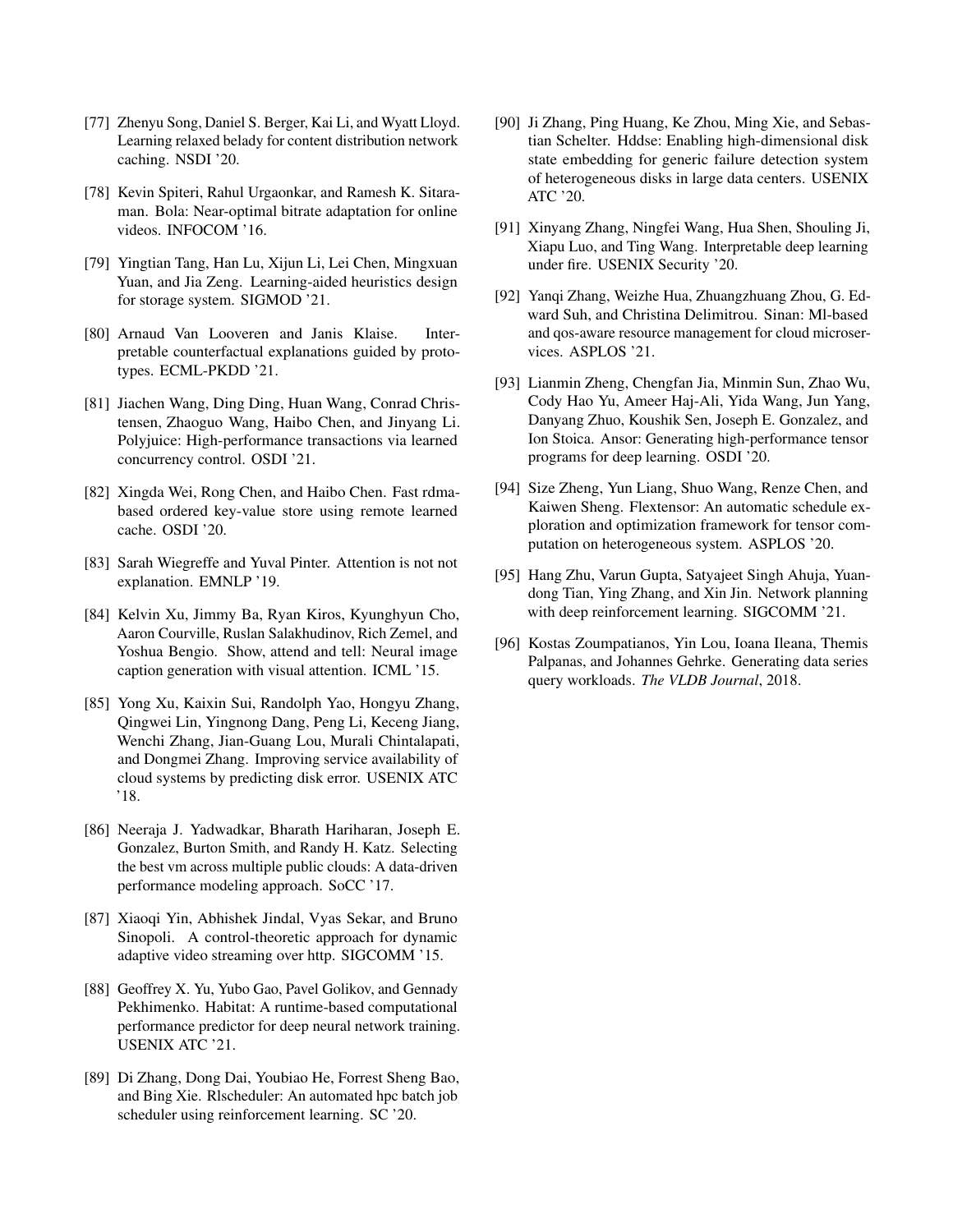### A Supplementary Elaborations

In this section, we provide some supplementary elaborations about PRIMO algorithms, including algorithm detailed illustrations of PrAM and PrDT.

#### <span id="page-16-2"></span>A.1 **PrAM**: Explainable Boosting Machine

Explainable Boosting Machine (EBM) [\[63\]](#page-14-14) is a open-source implementation of Generalized Additive Models plus Interactions ( $GA<sup>2</sup>M$ ) [\[47\]](#page-13-16) written in C++ and Python. Similar to popular GBDT algorithms (e.g. LightGBM [\[37\]](#page-13-21)), the EBM training procedure begins by bucketing data from continuous features into discrete bins of histogram [\[62\]](#page-14-7), which can significantly accelerate model training. Then EBM starts to learn shape function  $f_i(\cdot)$  for each feature. Common choices for shape functions are regression splines, step functions and binary trees. For better prediction accuracy, it chooses the boosted trees, where each successive tree tries to predict the overall residual from all the preceding trees [\[46\]](#page-13-22). Furthermore, EBM optimizes the traditional boosting (greedy search) approach by leveraging *cyclic gradient boosting*, which learns a shallow tree for each feature in a round-robin fashion [\[62\]](#page-14-7). PrAM is heavily based on the implementation of EBM.

For simplicity and accuracy, PrAM leverages BO to automatically adjust model configurations, including the number of histogram bins, the number of considered interactions, learning rate, etc. It helps developers easily obtain the optimal model which is compact and accurate.

#### <span id="page-16-3"></span>A.2 **PrDT**: Minimal Cost-Complexity Pruning

We adopt Minimal Cost-Complexity Pruning (CCP) [\[14\]](#page-12-11) to prune the full tree in the *post-processing* stage. This algorithm aims to minimize a cost-complexity metric  $R_{\alpha}(T)$  which is defined as

$$
R_{\alpha}(T) = R(T) + \alpha \cdot N(T) \tag{3}
$$

where  $R(T)$  and  $N(T)$  denote the misclassification cost (error rate) and complexity penalty (the number of leaves) of the decision tree *T* respectively. The trade-off between accuracy and sparsity of the tree is controlled by the *complexity parameter* α: as α increases, more leaves are pruned and the total impurity increases.

Figure [17](#page-16-4) presents the impact of the *complexity parameter*  $\alpha$  on the model performance and complexity for the LinnOS system ([§4\)](#page-5-3). When  $\alpha$  is too small (before the red dashed line), PrDT has poor performance because of the severe overfitting. With a bigger  $\alpha$ , developers could trade-off the model accuracy and complexity based on their system requirements. The optimal pruning factor can differ by many orders of magnitude for different systems according to our experiments. It is hard for system developers to identify an appropriate value of  $\alpha$ intuitively. To address this, PRIMO adopts bayes optimization to perform post pruning automatically ([§3.3.1\)](#page-4-2).

<span id="page-16-4"></span>

Figure 17: Performance (F1 Score) and complexity (Tree Depth) of the PrDT model under different  $\alpha$  in LinnOS.

#### B Insufficiency of Existing Methods

To demonstrate the argument in  $\S2.3$ , we provide some examples and perform analysis. These experiments reveal the insufficiency of both existing machine learning frameworks and interpretation tools.

#### <span id="page-16-0"></span>B.1 Contradictory Interpretation

Clara adopts XGBoost to predict the optimal core counts for different NFs in Clara-MS. XGBoost contains a built-in api get\_score to get the feature importance value of each feature and it can be regarded as the model interpretation. However, we argue that the interpretation has low fidelity. As evident from the Figure [18,](#page-17-2) interpretations based on different metrics present contrasting patterns, where both *gain* and *cover* are important intermediate metrics during model generation. For instance, *Rsum* is the second important feature according to *cover*-based explanation while seems ignorable from *gain*'s perspective. This makes developers feel confused which interpretation should trust. More seriously, this could mislead them to make wrong decisions, such as incorrectly omitting important input features while feature engineering.

#### <span id="page-16-1"></span>B.2 Incapability for Global Surrogate

<span id="page-16-5"></span>We have demonstrated the remarkable performance of PRIMO in this work. A common question is that *If using the existing interpretation tools for the model surrogate, can they also deliver equivalent effects?* Our answer is no. We evaluate two popular black-box interpretation methods: Lime [\[67\]](#page-14-13) and Lemna [\[26\]](#page-12-5). Lime performs local interpretation through linear regression of data subset and Lemna adopts a mixture regression model to obtain interpretation in a similar way. Both of them are designed for local interpretation of several instances. However, we further explore whether they have the potential for the global model surrogate. Hence, we train the Lime and Lemna model on the LinnOS dataset, and compare the performance with PRIMO. As shown in Figure [19,](#page-17-3) Lime and Lemna cause much higher (7.3%~9.0%) false submit rates, which is the most significant metric for the system performance. As stated in [§4,](#page-5-3) the overhead of failover (false revoke) is relatively negligible and all three methods perform well pertaining to this metric. Overall, existing interpretation tools are insufficient for the global model surrogate.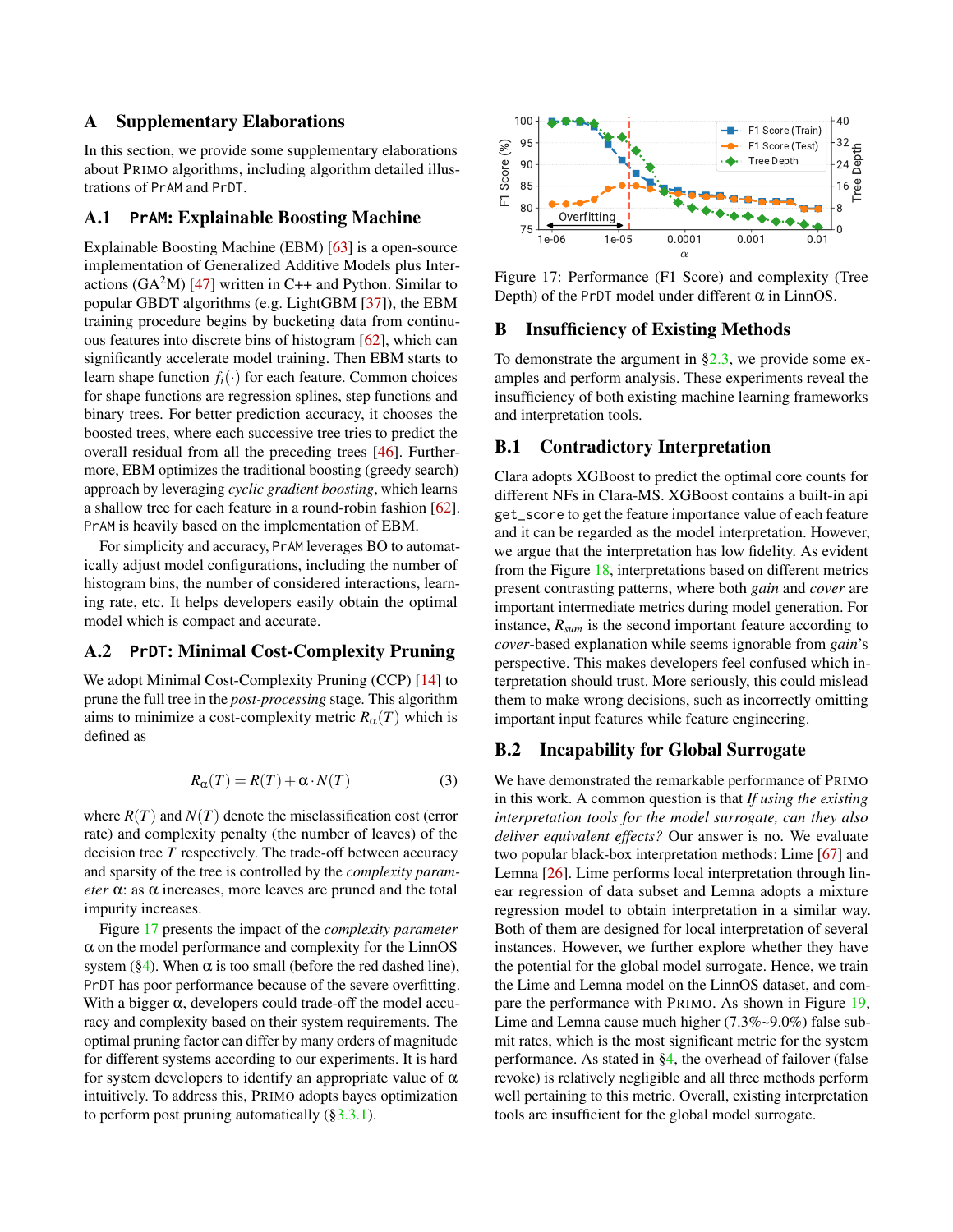<span id="page-17-2"></span>

Figure 18: Interpretations of XGBoost model for Clara-MS task based on different metrics. Higher value indicates the feature is more important.

## C Lessons Learned From the Case Studies

In order to draw high level conclusions from the three case studies discussed in [§4,](#page-5-3) [§5](#page-7-4) and [§6,](#page-9-3) we list the key observation of the PRIMO benefits for each system scenario as below. To summarize, in addition to model transparency, PRIMO provides higher prediction accuracy, smaller inference overhead and better model generalization ability. These greatly facilitate model deployment in practice.

### 1. LinnOS

#### Key Observation 1

The high inference overhead of the DNN model can hinder its deployment in practice, meanwhile seriously damaging the effect of system performance improvement. PRIMO successfully overcomes this bottleneck.

### 2. Clara

#### Key Observation 2

Instead of using various black-box models for different tasks, PRIMO uses a unified interpretable model achieving equivalent even better accuracy and endows capability of model adjustment to remedy the problem caused by drifted synthesis data.

# 3. Pensive

#### Key Observation 3

With PRIMO, we obtain an interpretable model that has better performance and generalization ability than the RL policy. Moreover, it achieves much less inference overhead and low distill cost for practical deployment.

## D More Details about the Evaluated Systems

# <span id="page-17-0"></span>D.1 LinnOS

LinnOS infers the SSD speed using a lightweight neural network. The motivation behind LinnOS is that SSD read latency is unstable because some SSD internal operations (e.g., writetriggered garbage collection, buffer flushing) are contending with user read I/Os. In addition, there are the same replicas

<span id="page-17-3"></span>

Figure 19: Comparison of Primo global surrogate performance with Lime and Lemna in the LinnOS scenario.

in other SSDs within the storage array (e.g., flash RAID) and we can utilize the built-in *failover* logic to circumvent slow read I/Os. The overhead of switching the *read* operation to a redundant SSD (namely *failover*) is ignorable compared with I/O pending time.

Implementation. We implemented PrDT models into the Linux kernel v5.4.8 (same version with LinnOS) within the *block* layer (written in C). We use the same SSD I/O traces in LinnOS, which were collected from Microsoft Bing Index servers and have been preprocessed by the authors.

Although the LinnOS workflow files are open-sourced on the Chameleon Cloud [\[38\]](#page-13-23), the experiment results are unreliable due to the unstable and random SSD I/O accesses (also argued by the authors). Consequently, we shift our implementation and evaluation on a bare-metal server from CloudLab [\[18\]](#page-12-25). It contains four homogeneous enterprise-level 1.6TB SSDs. One of them serves as the system drive and the rest three SSDs are used for performance evaluation. Additionally, due to the rapid development of the SSD technology in recent years, the Microsoft traces collected in 2016 cannot give sufficient load pressure for evaluation. So we execute a constant writing task in the background for each SSD (LinnOS only records read I/Os). According to our numerous tests, the additional load will not cause fluctuations in the evaluation results.

For the PrDT interpretation results, PRIMO can provide a more precise visualized file of the PrDT which covers the number of samples at each flow and the Gini impurity value of each node rather than Figure [3.](#page-5-1)

### <span id="page-17-1"></span>D.2 Clara

Clara is a system that generates the optimal offloading strategies for NFs in SmartNIC. Since the performance characteristics of offloaded programs are opaque prior to porting and offloading strategies are difficult to reason about, developers need to first cross-port NFs to the SmartNIC, perform workload-specific benchmarks, and then iteratively tune the ported programs to achieve higher performance. Clara can analyze a legacy NF in its unported form and suggest porting strategies for the given NF to achieve higher performance.

Implementation. We follow the author-provided data preprocessing pipeline to deal with synthesized and real traces for training and evaluation. We conduct Clara evaluation on a